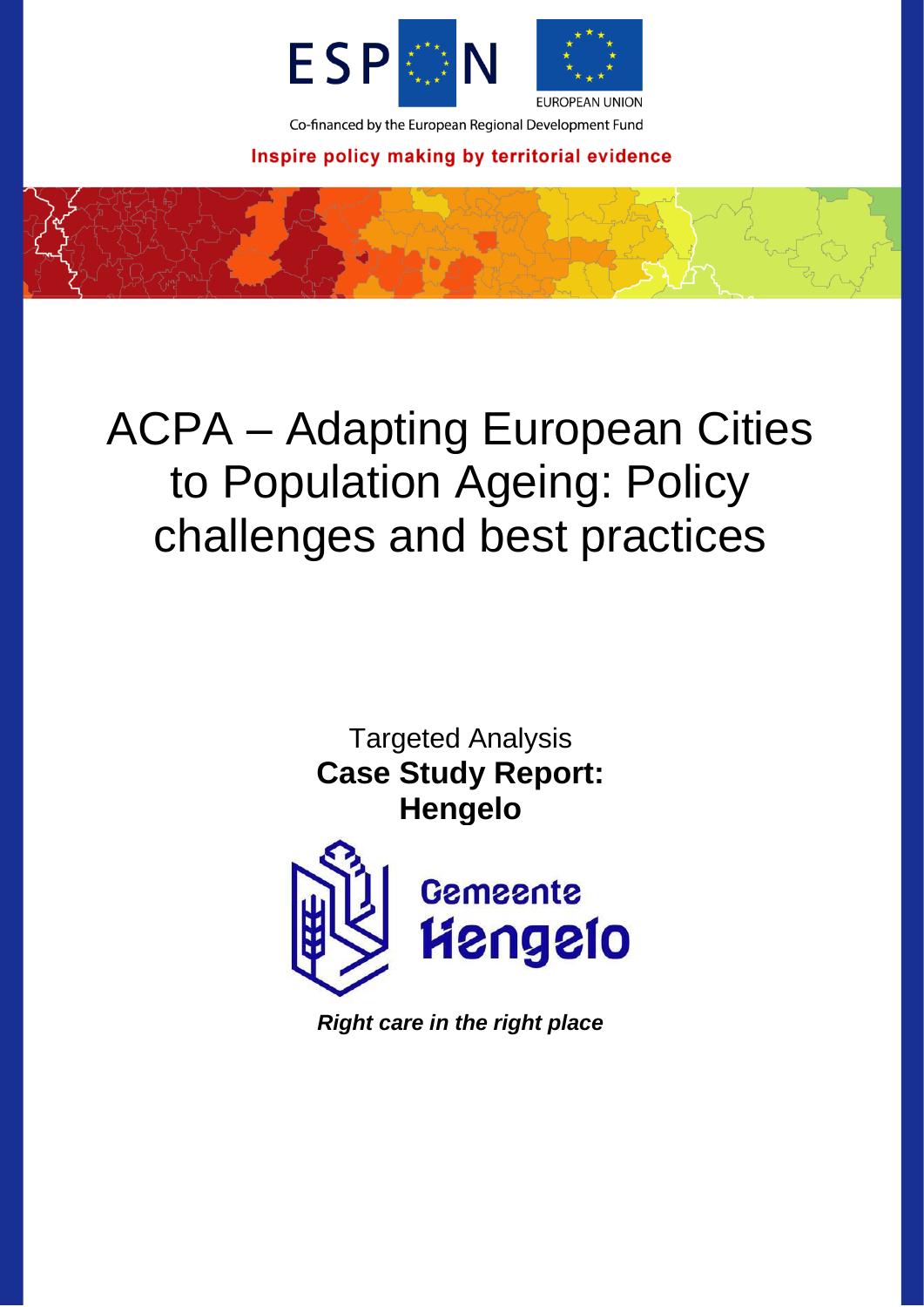# **Case Study Report: Hengelo**

This Case Study is part of the ESPON Targeted Analysis ACPA, which is conducted within the framework of the ESPON 2020 Cooperation Programme.

The ESPON EGTC is the Single Beneficiary of the ESPON 2020 Cooperation Programme. The Single Operation within the programme is implemented by the ESPON EGTC and co-financed by the European Regional Development Fund, the EU Member States and the Partner States, Iceland, Liechtenstein, Norway and Switzerland.

This delivery does not necessarily reflect the opinion of the members of the ESPON 2020 Monitoring Committee.

**Authors** Thijs Fikken, Ecorys (The Netherlands)

#### **Advisory Group**

Project Support Team: Annemieke Knol and Yvonne van Wijk, City of Hengelo ESPON EGTC: Project manager: Piera Petruzzi, Financial expert: György Alföldy

Information on ESPON and its projects can be found on [www.espon.eu.](https://www.espon.eu/)

The web site provides the possibility to download and examine the most recent documents produced by finalised and ongoing ESPON projects.

#### © ESPON, 2019

Printing, reproduction or quotation is authorised provided the source is acknowledged and a copy is forwarded to the ESPON EGTC in Luxembourg.

Contact: [info@espon.eu](mailto:info@espon.eu)

ISBN: 978-2-919795-37-6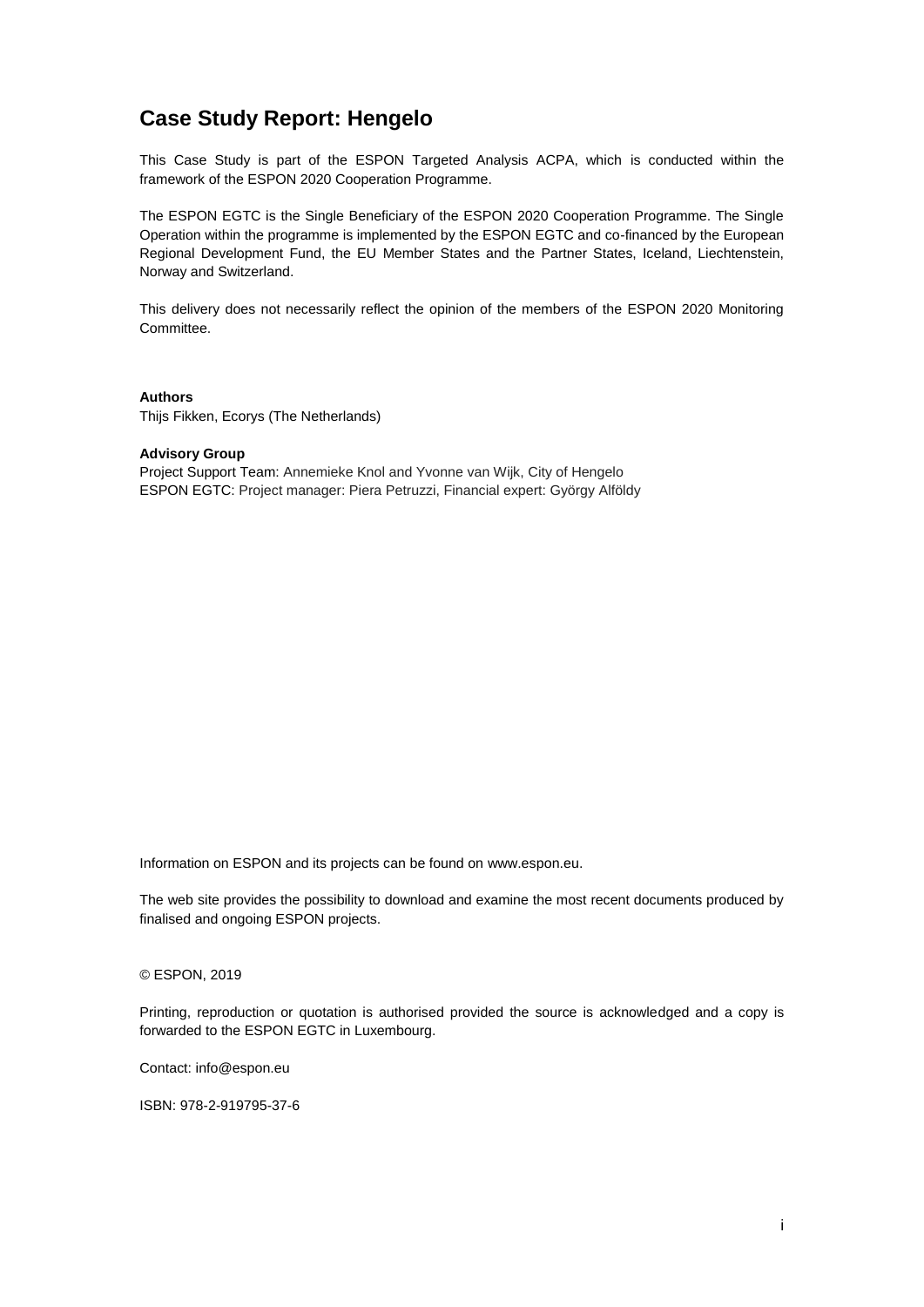

*Right care in the right place*

# ACPA – Adapting European Cities to Population Ageing: Policy challenges and best practices

Version 23/04/2020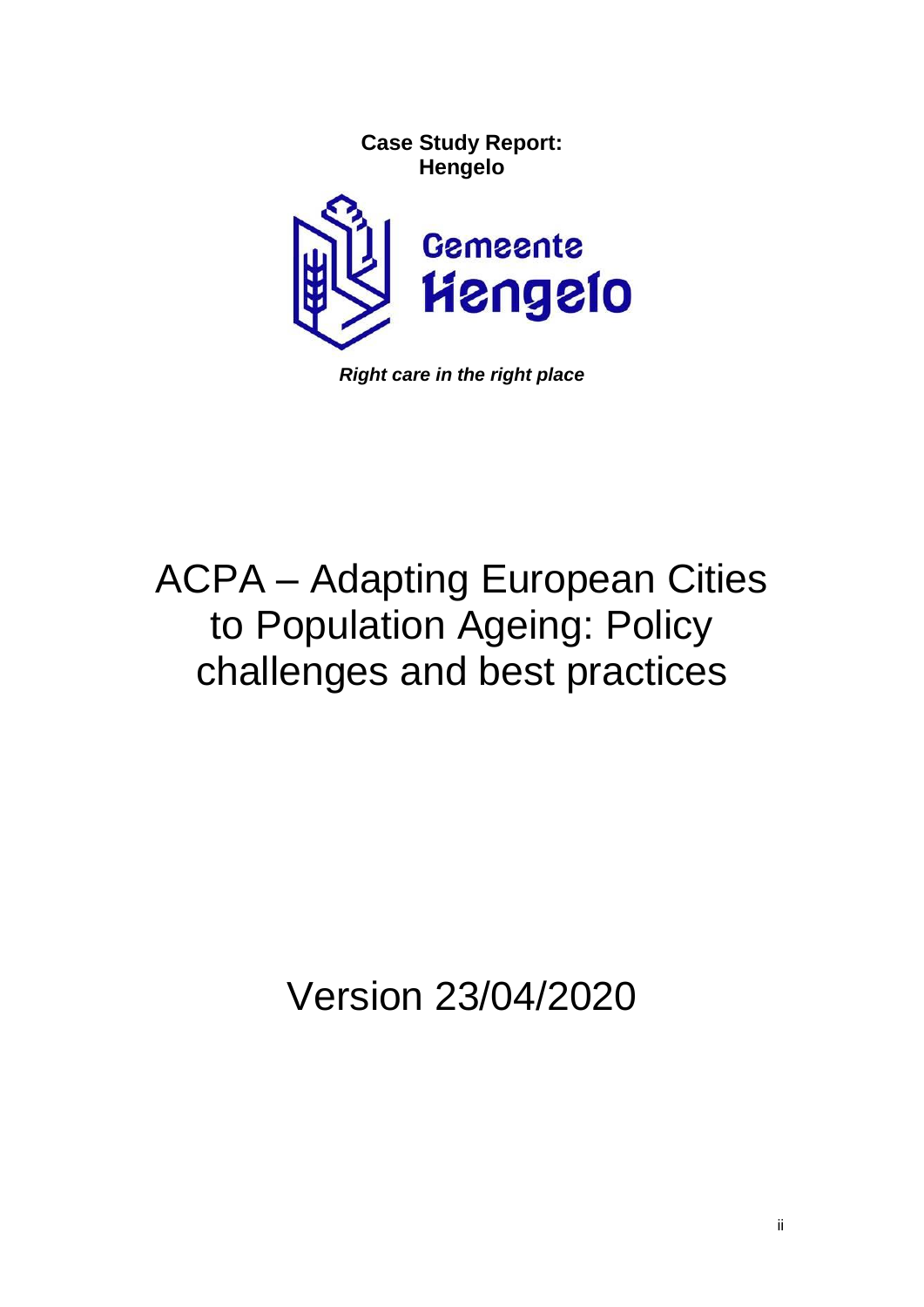# **Table of contents**

| $\mathbf{1}$   |  |
|----------------|--|
| 2              |  |
|                |  |
|                |  |
| 3              |  |
|                |  |
|                |  |
|                |  |
| $\overline{4}$ |  |
| 5              |  |
| 6              |  |
|                |  |
|                |  |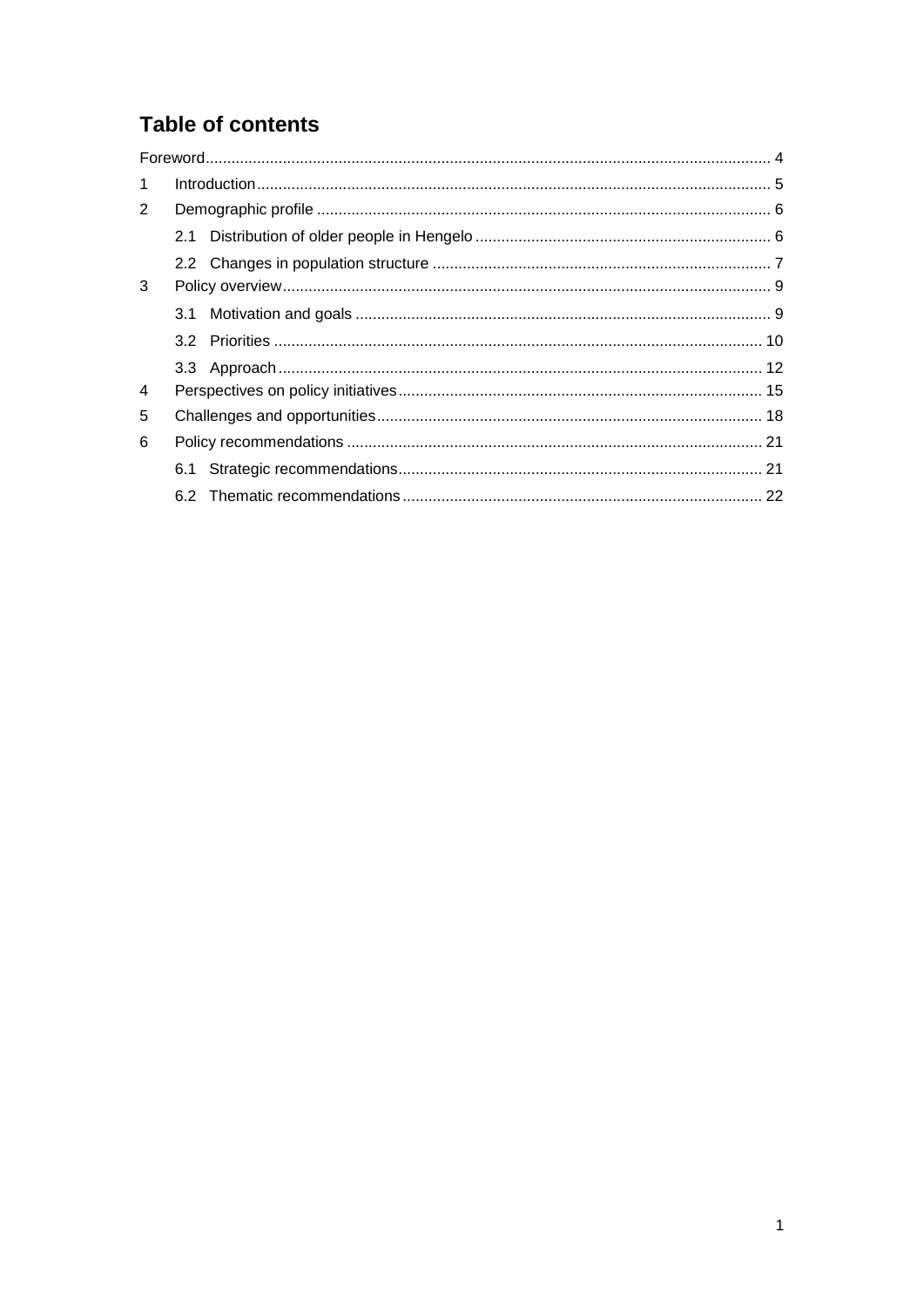# **List of Maps**

# **List of Figures**

# **List of Tables**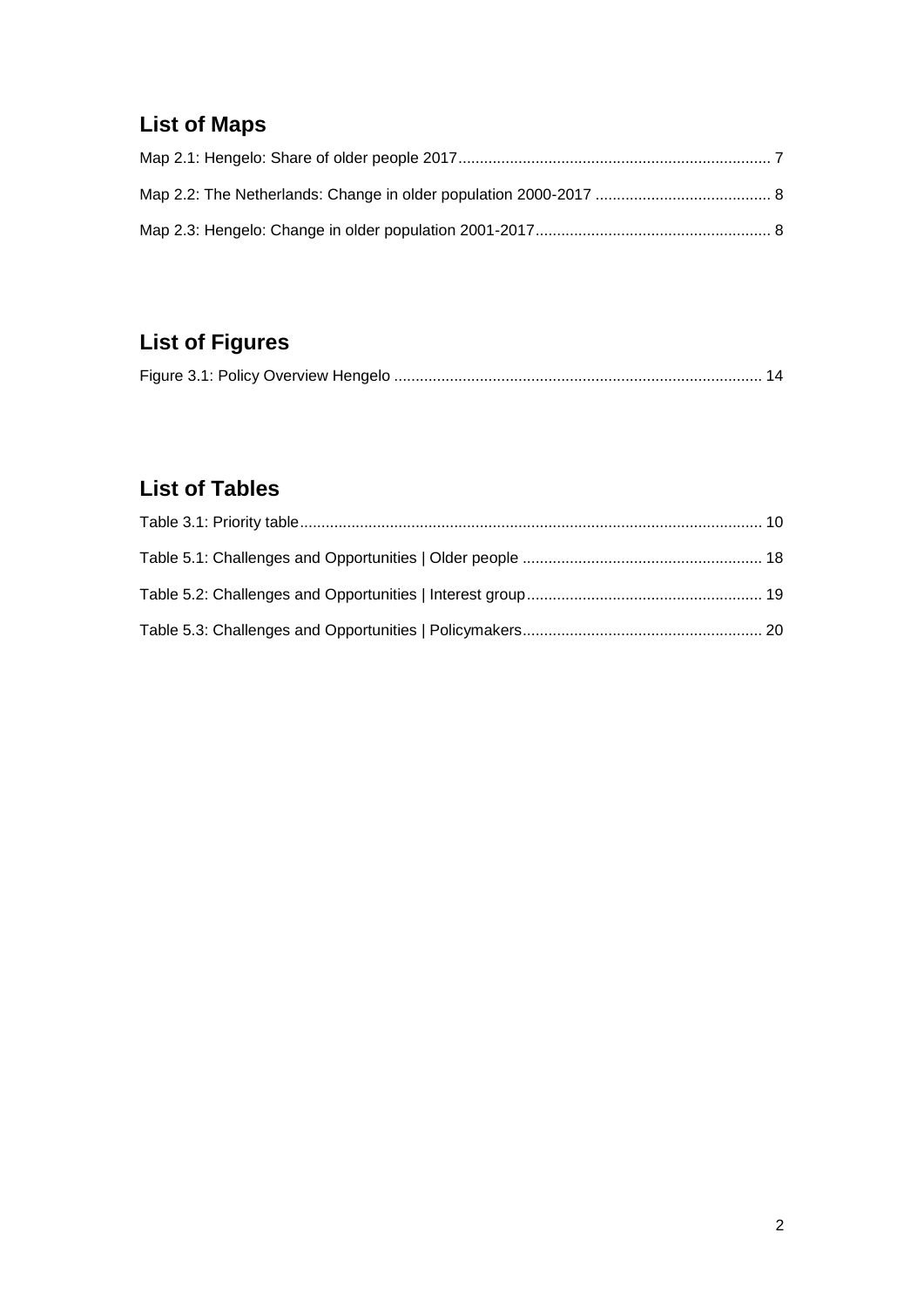# **Abbreviations**

| AVEM              | Arbeidsparticipatie Vrouwen Ethinische Minderheden (Participation Females |
|-------------------|---------------------------------------------------------------------------|
|                   | of Ethnic Minorities)                                                     |
| EC.               | European Commission                                                       |
| <b>ESPON</b>      | European Territorial Observatory Network                                  |
| <b>ESPON EGTC</b> | <b>ESPON European Grouping of Territorial Cooperation</b>                 |
| EU                | European Union                                                            |
| <b>WHO</b>        | World Health Organization                                                 |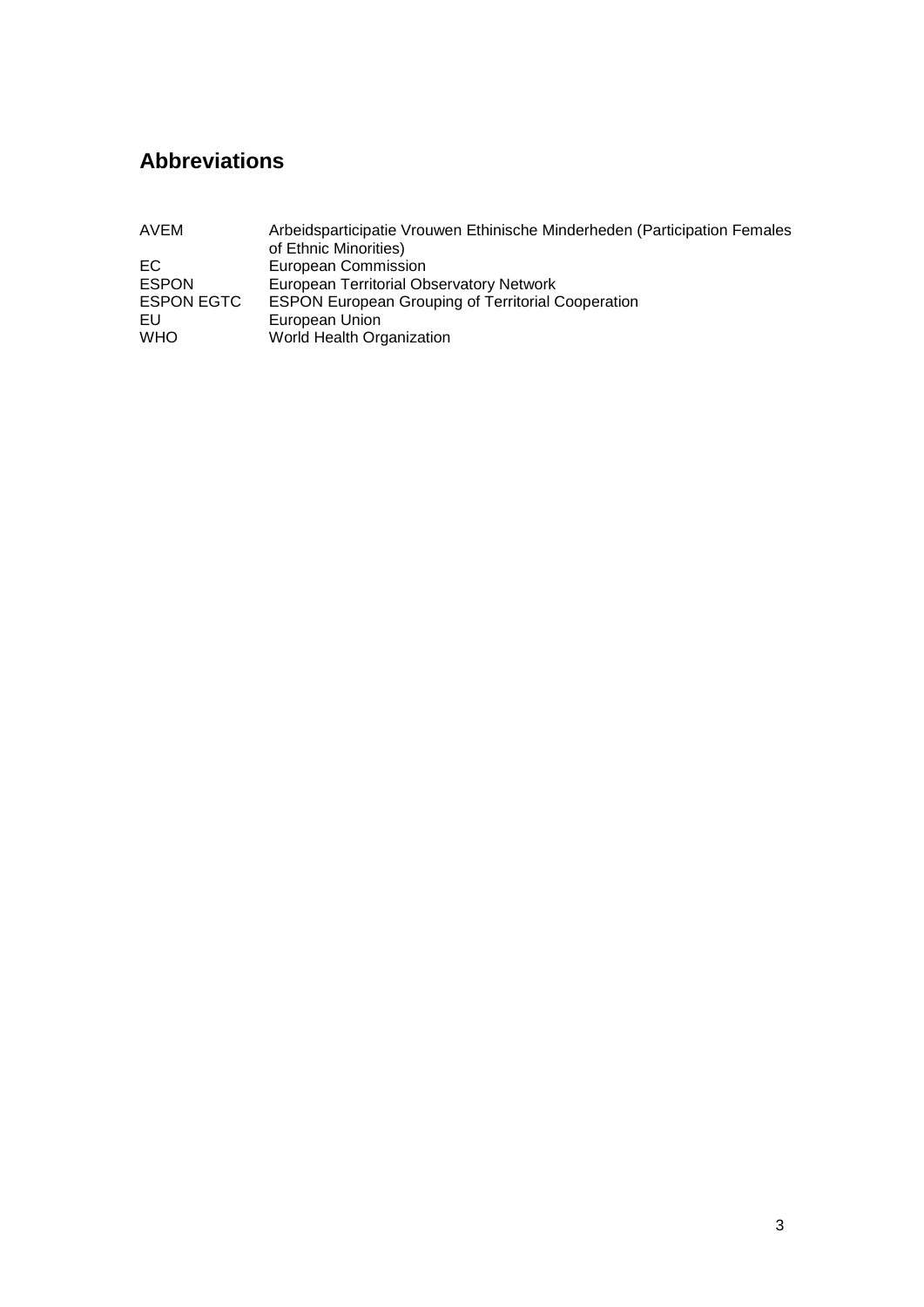### <span id="page-6-0"></span>**Foreword**

Hengelo has a rich history and tradition in the field of ageing policy. We want to be a liveable city, with vital, resilient, cohesive and involved older people, who can age in a pleasant and dignified way in our city. We are also a city where people stand up for each other and care for each other. For example, for our inhabitants with dementia and their partners. As dementiafriendly municipality, Hengelo ensures that they can age in place and are able to continue their lives. Within the municipality of Hengelo the public administration, health and welfare organisations, entrepreneurs and motivated civilians cooperate to achieve this goal collectively.

Just as many other cities in Europe, Hengelo finds itself on the eve of significant population ageing. In the light of the trend of ageing in place and extending living at home independently, this leads to many changes in various fields. It is an enormous challenge to find good solutions for the complex issues we are facing. Fortunately, we are not alone in this difficult situation. In this beautiful region, the 14 municipalities that form the Region of Twente together, work together on the topic of population ageing. The network of Age-Friendly European cities, the Urban Ageing working group and the ACPA study do help us as well. By means of this collaboration, we are able to learn from others and collect helpful knowledge. This saves us from having to reinvent the wheel over and over again.

As can be read in this report, Hengelo is aiming to join the Age-Friendly City network in due course. To that end, we are going to work on the recommendations provided in ACPA.

#### **Bas van Wakeren,** Alderman, city of Hengelo

**Yvonne van Wijk and Annemieke Knol**, policy advisors, city of Hengelo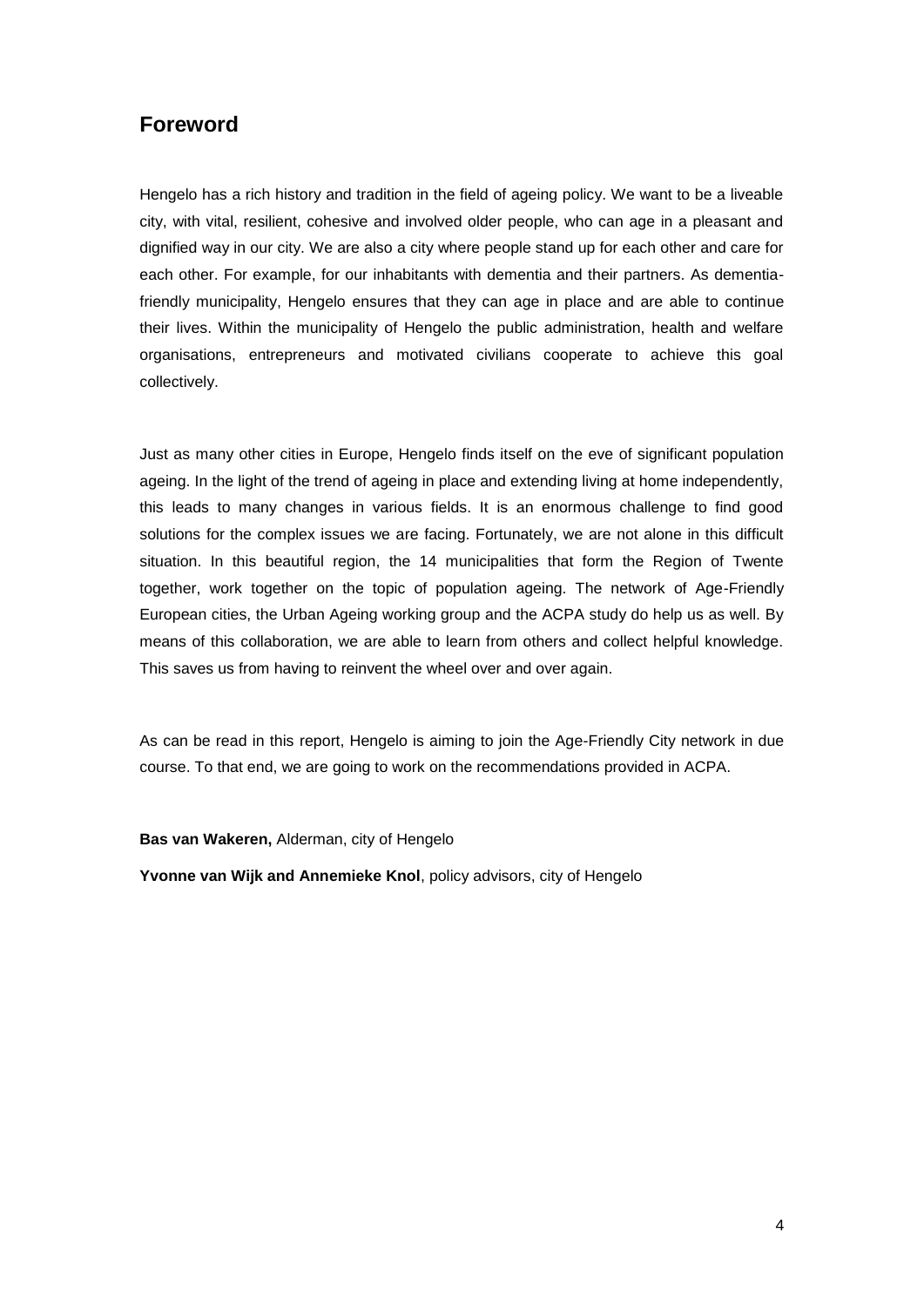# <span id="page-7-0"></span>**1 Introduction**

Many countries in Europe are facing a demographic transition which also entails an increasing number of older people. This trend is usually most apparent in rural areas. However, in urban areas this phenomenon is starting to become visible as well. The cities of Amsterdam, Barcelona, Gothenburg, Hengelo, Greater Manchester, Nantes, Oslo and Zaragoza belong to a group of cities that are either already facing relatively high percentages of older people in their populations, or expect such high percentages in the near future. During the last years, these cities have undertaken action to improve quality of life for older people. Still, they have a knowledge need related to the following questions:

- How do older people experience the daily life in the cities?
- What do older people view as benefits and constraints associated with urban living?
- How are the eight stakeholder cities responding to population ageing?
- Which policies have been the most effective in developing age-friendly cities and how have they been implemented and which are the success factors?

ESPON ACPA has resulted in good practices and policy recommendations based on case study research in the eight stakeholder cities. These insights have been combined in the ACPA synthesis report, main report and policy handbook. While those reports offer valuable information in aggregated form, it is also valuable to look at the situation in each of the eight stakeholder cities in more detail.

Therefore, eight city reports are available that provide a closer look at each stakeholder city. The present report focuses on Hengelo and portrays the state of affairs in Hengelo in terms of:

- Demographic trends and developments related to population ageing within the city;
- The strategy and policies that the urban authorities, professionals and other stakeholders in Hengelo pursue to cope with population ageing;
- A selection of inspiring examples of how the ageing policy has been implemented;
- Challenges and opportunities from the perspective of older people, interest groups and policy makers;
- Policy recommendations for the city of Hengelo based on the insights that have emerged from ACPA.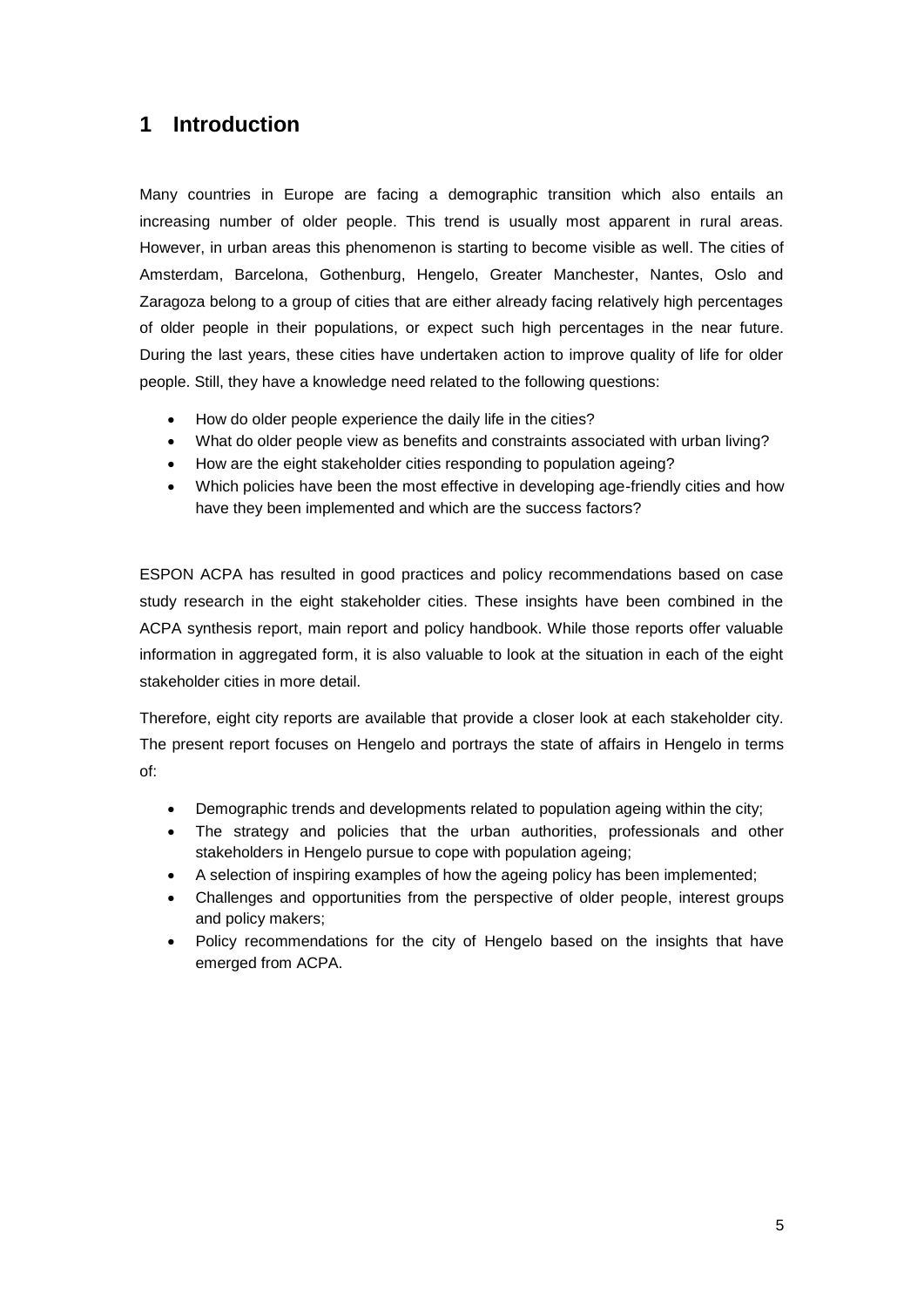### <span id="page-8-0"></span>**2 Demographic profile**

Hengelo is a city with around 80.000 inhabitants, located in the east of the Netherlands close to the border with Germany. As illustrated in the graph below, approximately 20% of the inhabitants in Hengelo are aged 65 years or more and this share is expected to grow in the coming years to around 25% in 2030. This is slightly higher than the expectations for the Netherlands as a whole.





#### <span id="page-8-1"></span>**2.1 Distribution of older people in Hengelo**

There are large differences in the share of older people in different parts of the city. Map 2.1 shows that in neighbourhoods like Groot Driene and Tichelwerk there are high shares of older people. The highest shares of older people are found in Schothorsthoek (38%) and Woolder Es (35%). This share is lower in neighbourhoods such as Vossenbelt (10%) and Klein Driene (11%).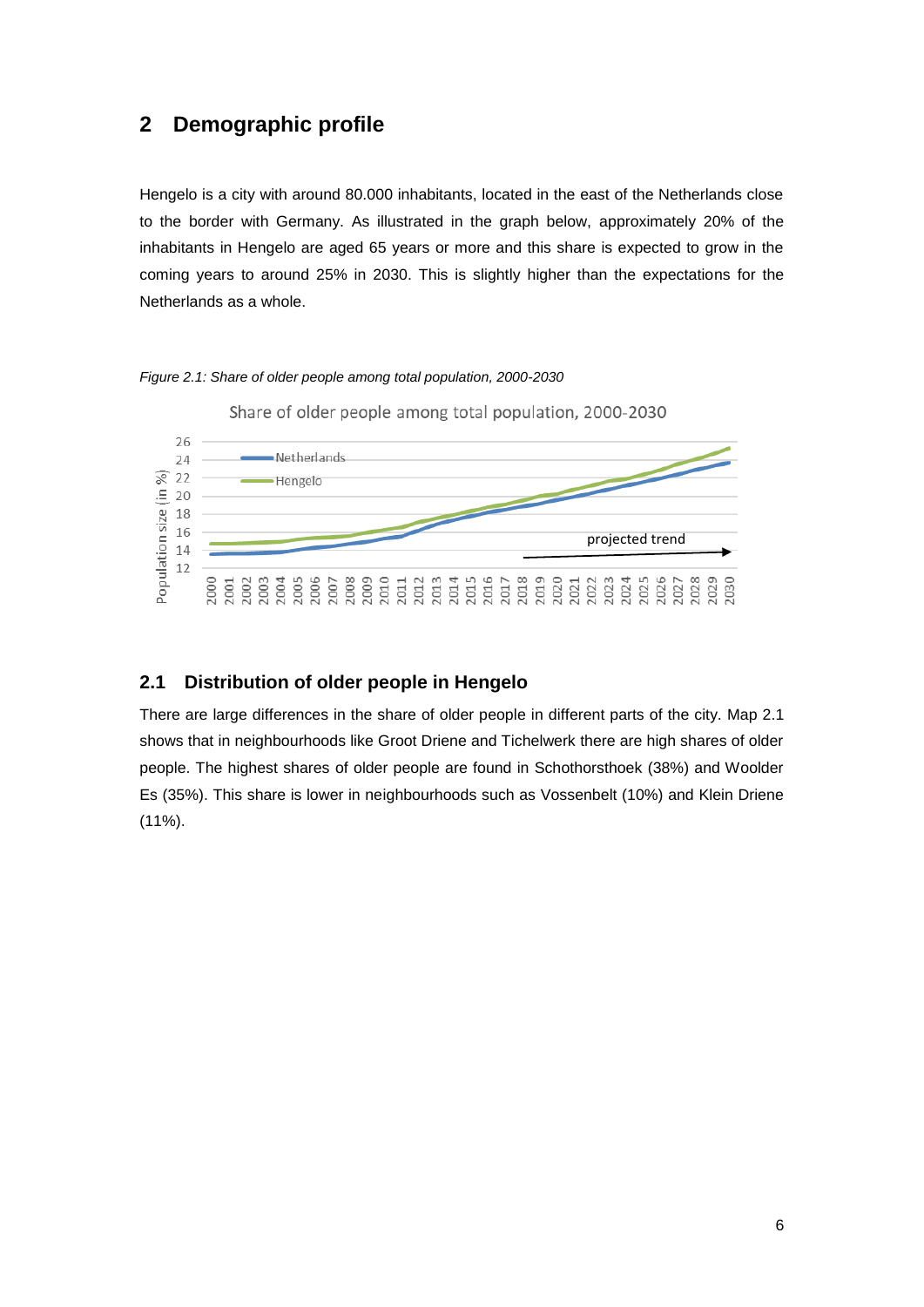<span id="page-9-1"></span>*Map 2.1: Hengelo: Share of older people 2017*



City district mentioned in the reports (main report, policy handbook and/or city report)

*Note: the map also indicates the names of particular interesting neighbourhoods or neighbourhoods that are mentioned within ESPON ACPA.*

#### <span id="page-9-0"></span>**2.2 Changes in population structure**

Within the neighbourhoods in Hengelo, the population structure has changed quite significantly over the last two decades. Between 2001 and 2017, the number of people aged 65 years and older doubled in some neighbourhoods. As illustrated in the figure on the next page, in particular the district Hasseler Es, which includes the neighbourhood Schothorsthoek, has aged quite significantly. This is likely the result of normal ageing processes. The neighbourhood was built in the 1970s, and the inhabitants that moved in at that time, have now started to reach an advanced age. Unlike the situation on the Dutch provincial level (map 2.2), in Hengelo there are also areas where the number of older people has decreased (map 2.3). The majority of these areas are sparsely populated industrial sites. Overall, the maps show that Hengelo has aged significantly in the last 16 years.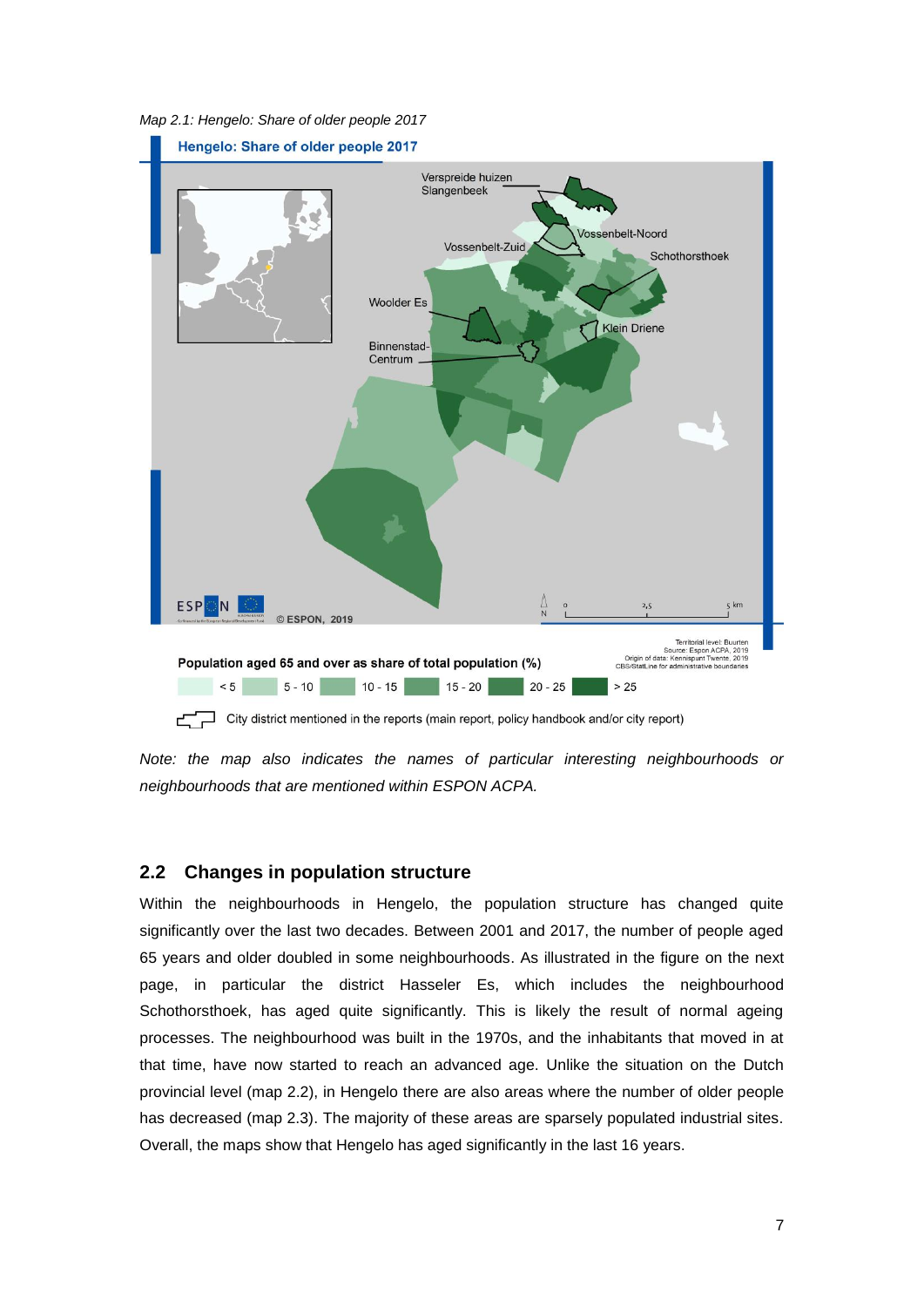

<span id="page-10-0"></span>*Map 2.2: The Netherlands: Change in older population 2000-2017*

<span id="page-10-1"></span>*Map 2.3: Hengelo: Change in older population 2001-2017*



*Note: the map also indicates the names of particular interesting neighbourhoods or neighbourhoods that are mentioned within ESPON ACPA.*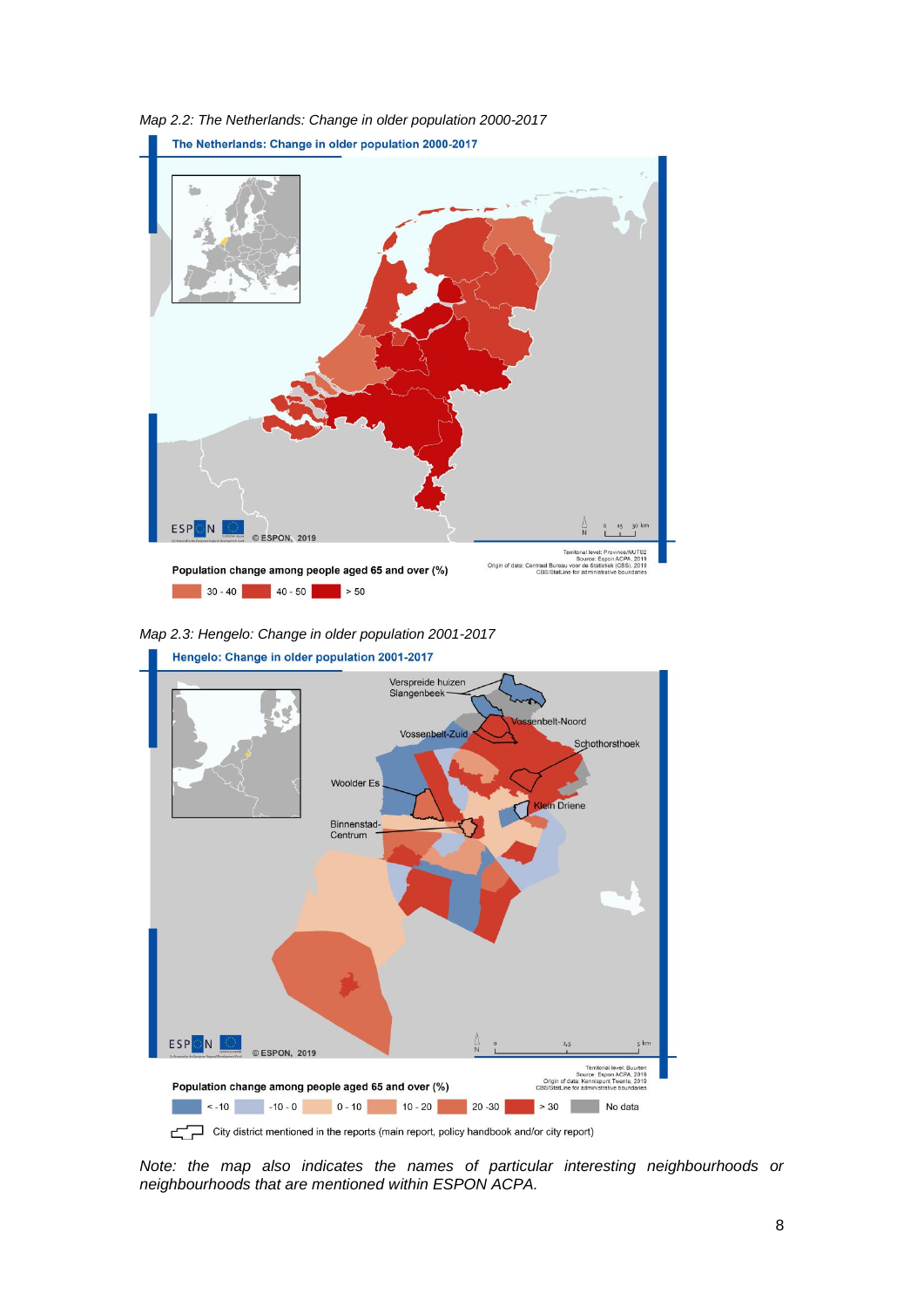### <span id="page-11-0"></span>**3 Policy overview**

#### <span id="page-11-1"></span>**3.1 Motivation and goals**

In the past, the city of Hengelo has avoided the definition of target groups in its policies. The idea behind this is that the city should be a pleasant place to live for all of its inhabitants, regardless of age or socio-economic status. Hence there are no policy documents directly aimed at ageing, the seniors, or developing an age-friendly city. Over the last years however, target groups have received more attention in the policy debate. There is a growing range of policies in different policy fields that include measures to become more age-friendly.

The municipality recognises demographic change and ageing as challenges for the future. Additionally, with the decentralisation of a share of social policy domains in 2015, the municipality is responsible for the provision of care to those inhabitants in need. Hengelo aims to support older people by enabling them to stay at home for a longer period of time. Informal care, where neighbours and family members assist with basic tasks, is a central focus in this approach. The motto is 'Right care in the right place'.

The city does not specify any hard targets in her policies regarding the older people, but there are many initiatives which are seen as a success. A main source of pride is the broad range of support measures for people that suffer from forms of dementia. Another prized initiative is that of the AVEM-groups for immigrant older people. These initiatives are linked with a broad network of voluntary workers, who actively support different initiatives for older people in the city and broader region. In general, an active network of care providers and good healthcare infrastructure are in place. This is apparent in cooperation at regional level between insurance companies, care providers, doctors and municipalities. In addition, a broad range of data is gathered on the quality of life of seniors by different organisations.

From interviews with policy makers, a set of main challenges are identified in the city of Hengelo. The policy making process is considered a top-down process in Hengelo. The different groups of seniors are not actively involved in policy making, but the municipality recognises potential here. In some fields, it is challenging to stimulate people to consider the effects of ageing in their work. As such, Hengelo does not consider itself a leading actor in ageing policies, but is eager to learn and apply new methods.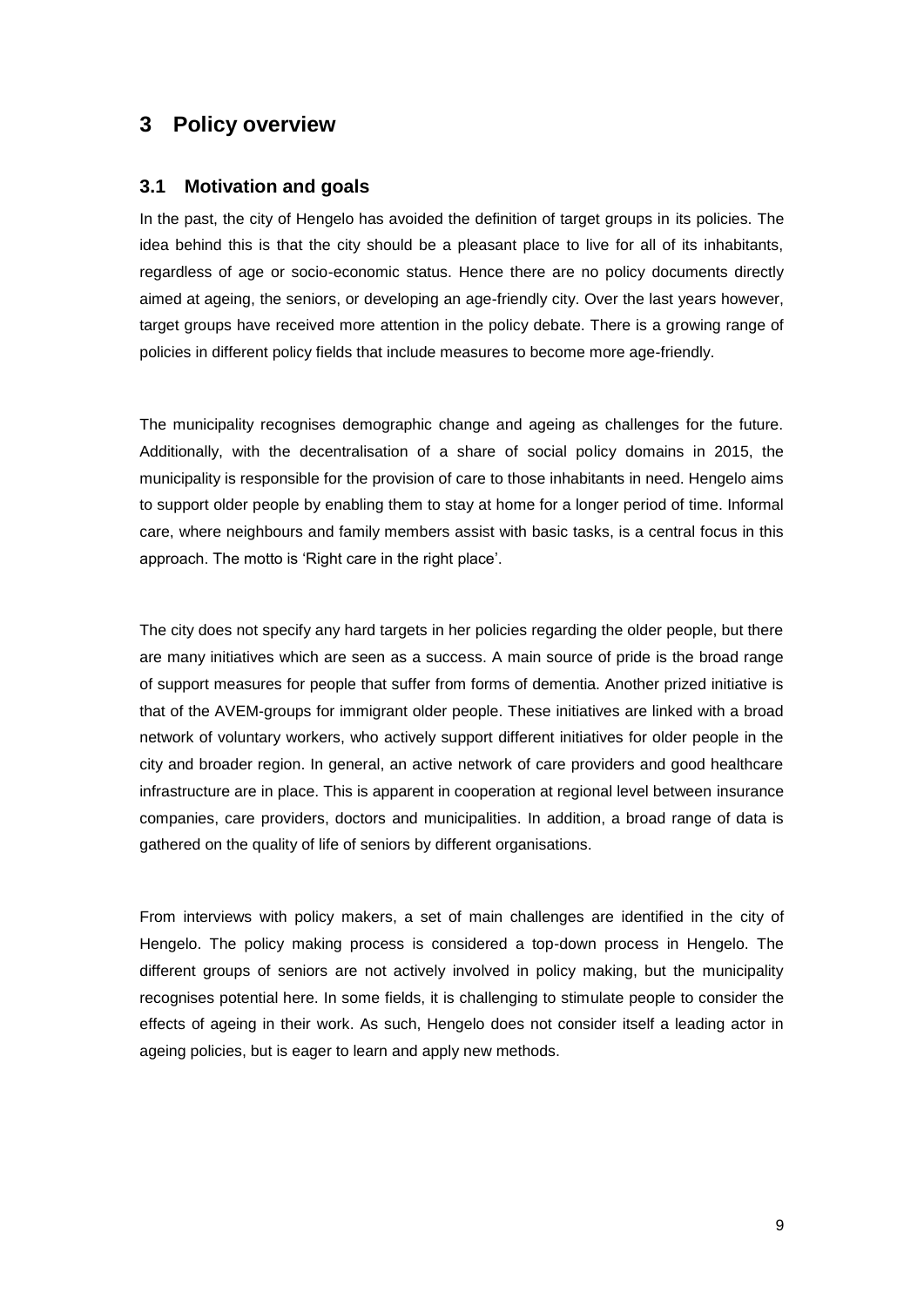### <span id="page-12-0"></span>**3.2 Priorities**

The relevant policies for the older people in Hengelo can be roughly divided into three main domains: the built environment and mobility, social support and healthcare. Within these domains, a range of policies and initiatives are implemented. The table below demonstrates the prioritisation of the different WHO policy domains in Hengelo. The domains that score the highest are social participation and community and health services. The domains with a lower score are outdoor spaces and built environment, and communication and information. In the paragraphs below, the prioritisation of domains and the different policy instruments that are in place are discussed in further detail.

|  | Table 3.1: Priority table |  |
|--|---------------------------|--|
|  |                           |  |

| Priority areas according to city representatives of Hengelo<br>(scores range from 1 to 5, where 1 indicates a very low priority and 5 a very high priority) |    |  |
|-------------------------------------------------------------------------------------------------------------------------------------------------------------|----|--|
| 1. Outdoor spaces and built environment                                                                                                                     |    |  |
| 2. Transport and mobility                                                                                                                                   | 3. |  |
| 3. Housing                                                                                                                                                  | 4  |  |
| 4. Social participation                                                                                                                                     |    |  |
| 5. Respect and social inclusion                                                                                                                             | 3  |  |
| 6. Civic participation and employment                                                                                                                       | 4  |  |
| 7. Communication and information                                                                                                                            |    |  |
| 8. Community and health services                                                                                                                            | 5  |  |

#### **The built environment and mobility**

The interviewees feel that the built environment and mobility are two domains which receive little attention in the current policy debate. While Hengelo was a leading player in this field some ten years ago, in recent years, the focus on this topic has lessened and Hengelo is slowly starting to lag behind. There are still certain policies aimed at improving accessibility and improving living conditions in the city, but they are not actively implemented at the moment.

The policy document 'Verleiden, Verplichten en Voorthelpen' (nudge, oblige and help) aims to improve the accessibility of housing, public buildings and public space in order to facilitate participation in society and lifelong access to services. A system of accessibility standards for different types of buildings and public spaces is put in place. Some types of buildings have a legal obligation to be accessible for all levels of mobility, like governmental buildings or public space. In these buildings, wheelchair-friendly design and different types of support are implemented. For non-public buildings, voluntary agreements regarding accessibility are made. Real estate portfolios of housing associations are held to strict norms regarding accessibility. Where necessary, the municipality provides technical support.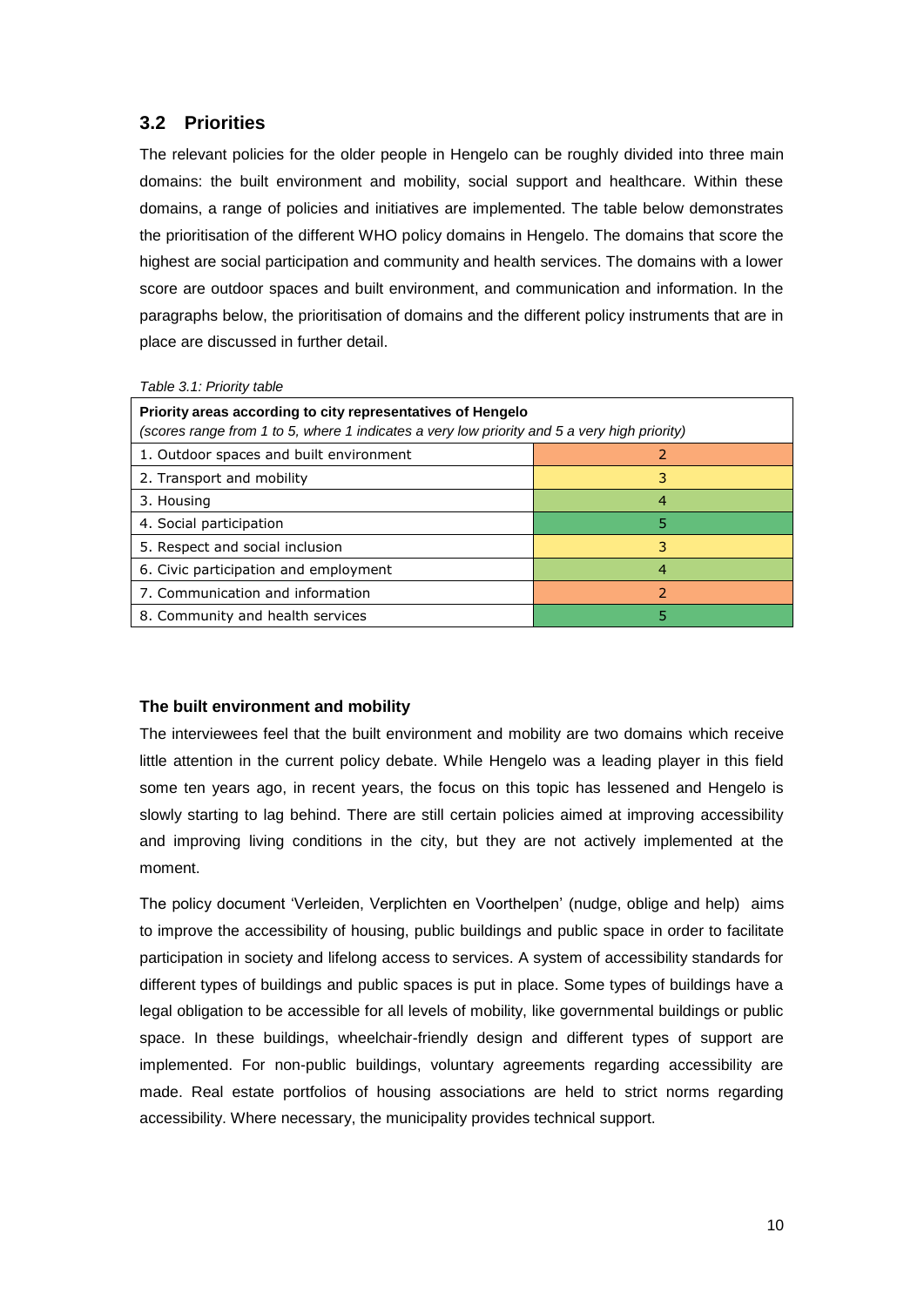#### **Social support**

Social forms of support are extensive in Hengelo. They are part of most of the policy documents that concern ageing. There is a clear overlap with the provision of healthcare due to the decentralisation of tasks from central to local government and the consequential increase in informal care. Social support is seen as one of the priority fields of the local government by the interviewees.

The key policy document in Hengelo with regard to social support is the policy brief 'Met respect…' (Respectfully). As overarching ideal, this document aims for all inhabitants of the city to be assisted and treated in a dignified manner. The document is a starting point for a range of different initiatives that have implications for age-friendly policies:

- The initiative 'Thuis in de buurt' (At home in the neighbourhood) extends the agefriendly approach to the scale of neighbourhoods. The initiative is aimed at providing access to services at a local scale, so older people can stay active in their own environment for a longer period of time. Effectively this concerns the clustering of services regarding welfare, housing and healthcare in specific areas to create an integrated system where seniors can still function. In addition, age-friendly housing projects and initiatives for emergency stays in local health care facilities are stimulated.
- The pillar 'Maatwerk Zorg' (Custom care) is geared towards the facilitation of individual and collective care. This concerns practical support with the household and provision of tools like wheel chairs, but also more extensive forms of care such as the provision of guidance or daytime activities for those in need.
- The 'Meerjarenplan Gezondheid 2019 2023' (Multi-annual health plan 2019-2023) places emphasis on an integrated approach towards health in the municipality of Hengelo. In this integrated approach not only is healthcare taken into account, but also the physical and social environment, prevention and care, and external developments. In order to influence health issues an integrated approach is pushed forward, aimed not only at individuals, but at the surrounding area as a whole.
- The 'Preventievisie' (Vision on prevention), aims at preventing health and social problems in an integrated manner. In this policy document, particular attention is placed on older people with dementia and older people with an immigrant background, but also informal care providers and lonely residents.

#### **Healthcare**

Healthcare is seen as a priority in Hengelo. Most of the initiatives aimed at supporting older people are related to healthcare in one way or another. There is a strong integrated approach towards healthcare in Hengelo, where social support is seen as a main healthcare prevention method. This constitutes the red thread in the municipalities health care policies. Two main policy documents are relevant for healthcare related to older people.

The 'Meerjarenplan Wonen en Zorg' (Multi-annual plan Living and Care) is aimed at supporting vulnerable older people that need extra attention with regards to housing and healthcare. The policy document defines ten challenges in three themes: Housing, support and care at home, and innovation. The proposed activities are very much aimed at prevention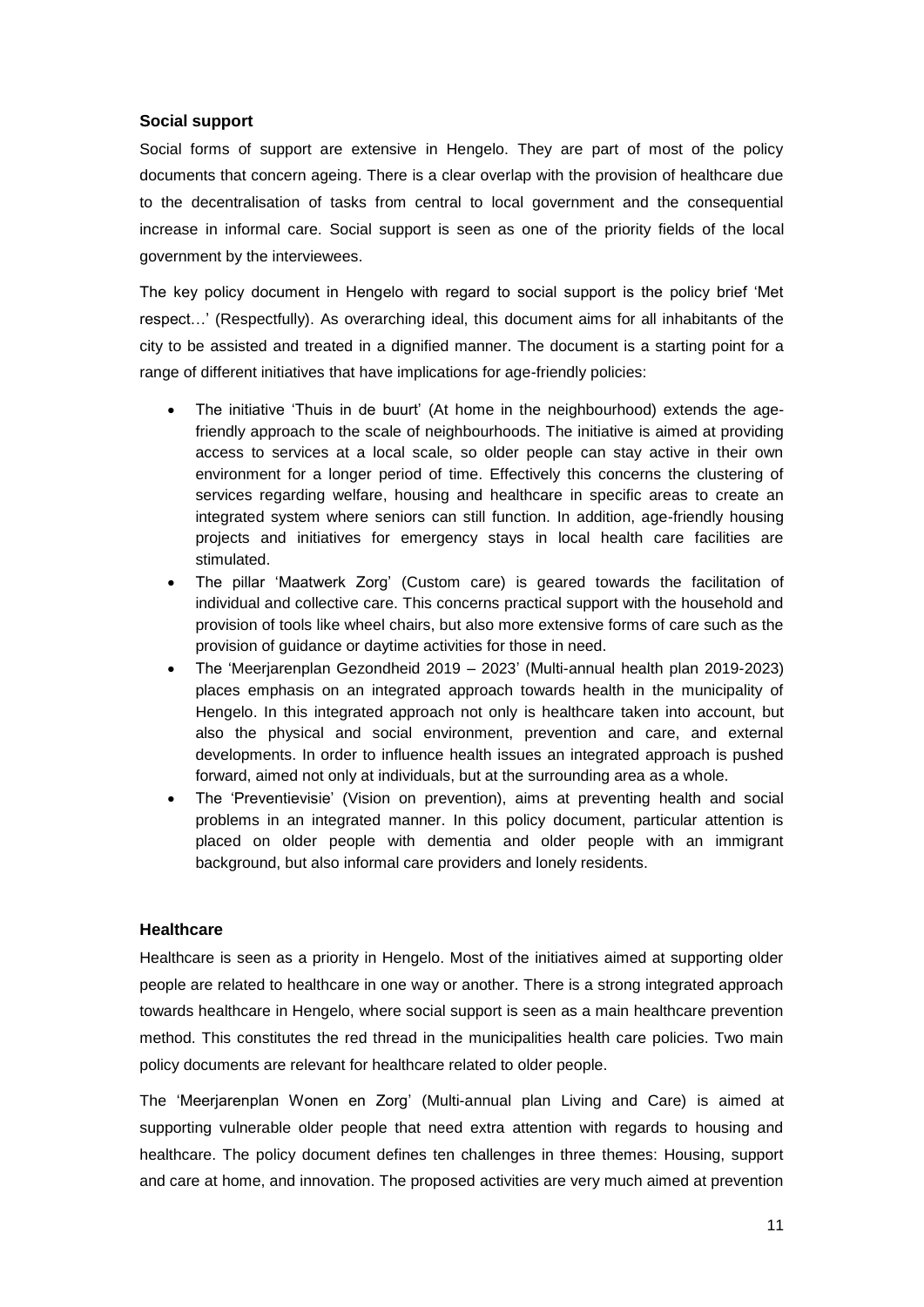and improving quality of living space, but also at improving the provision of care once it is necessary.

Informal care (Mantelzorg) is an essential part of the healthcare policy in the Netherlands. Older people are asked to make use of informal care whenever possible, and professional care only when necessary. The 'Actieplan Mantelzorg mogelijk maken' (Action plan enabling informal care) focuses on developing opportunities for informal care, which strengthens the social cohesion and participation within Hengelo. The goal is to build a solid foundation in which quality, proactive attitudes and safety are important cornerstones.

#### <span id="page-14-0"></span>**3.3 Approach**

The municipality is formally only responsible for a small number of domains that are related to age-friendly cities. Still, in most fields, Hengelo seeks to cooperate with the responsible organisations to create conditions that are beneficial for the inhabitants of the city. The municipality has outsourced many of its responsibilities in the field of social- and healthcare to different organisations. Here, the municipality takes a leading role in deciding the rules and policies, but leaves the implementation of these policies to external parties. In the figure below, an indication is given of the different types of organisations that are involved with ageing processes in Hengelo.

#### **Wijkracht**

The organisation Wijkracht performs most of the social support (for all kinds of target groups) and is closely associated with the municipality of Hengelo. Fields of support range from providing information, to meal services, household help, administrative support and initiatives to meet other people. There are many different groups where older people can meet. Hengelo takes particular pride in its support for people that suffer from forms of dementia. There are regular meetings under the name 'Alzheimer café', where both caregivers and –receivers meet and discuss their experiences.

#### **Regio Twente**

Regio Twente is a partnership of fourteen municipalities in the region of Twente, an area with approximately 628.000 inhabitants. Together with the inhabitants, Regio Twente works on issues related to five themes: Public health, Youth- and social care, strengthening of socioeconomic structures, leisure and recreation, along with representation of interests in other governance structures. Through the different bodies of Regio Twente, a broad range of measures is taken to support older people in their ageing process. Under Regio Twente extensive data is gathered to support policy making in the region.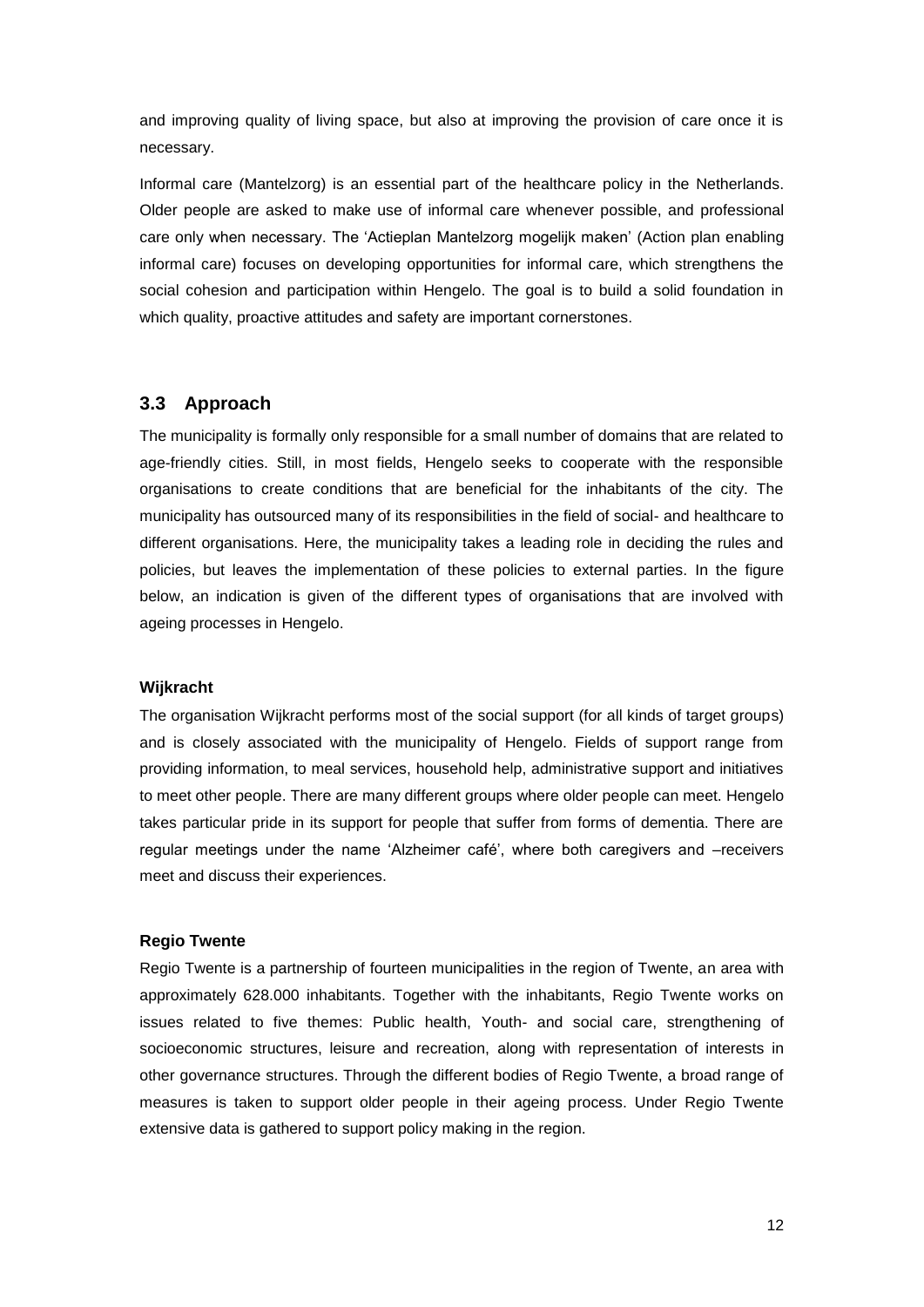#### **Zorgloket**

In order to support the mobility of older people, various initiatives are being implemented in Hengelo. They range from the provision of wheelchairs or mobility scooters, to means of support for the use of public transport. For example, volunteer groups provide support for seniors to use public transport, by organising workshops and guiding small excursions. This support is provided through a section of the municipal organisation called 'Zorgloket' (Care counter). The Zorgloket also provides information to older people.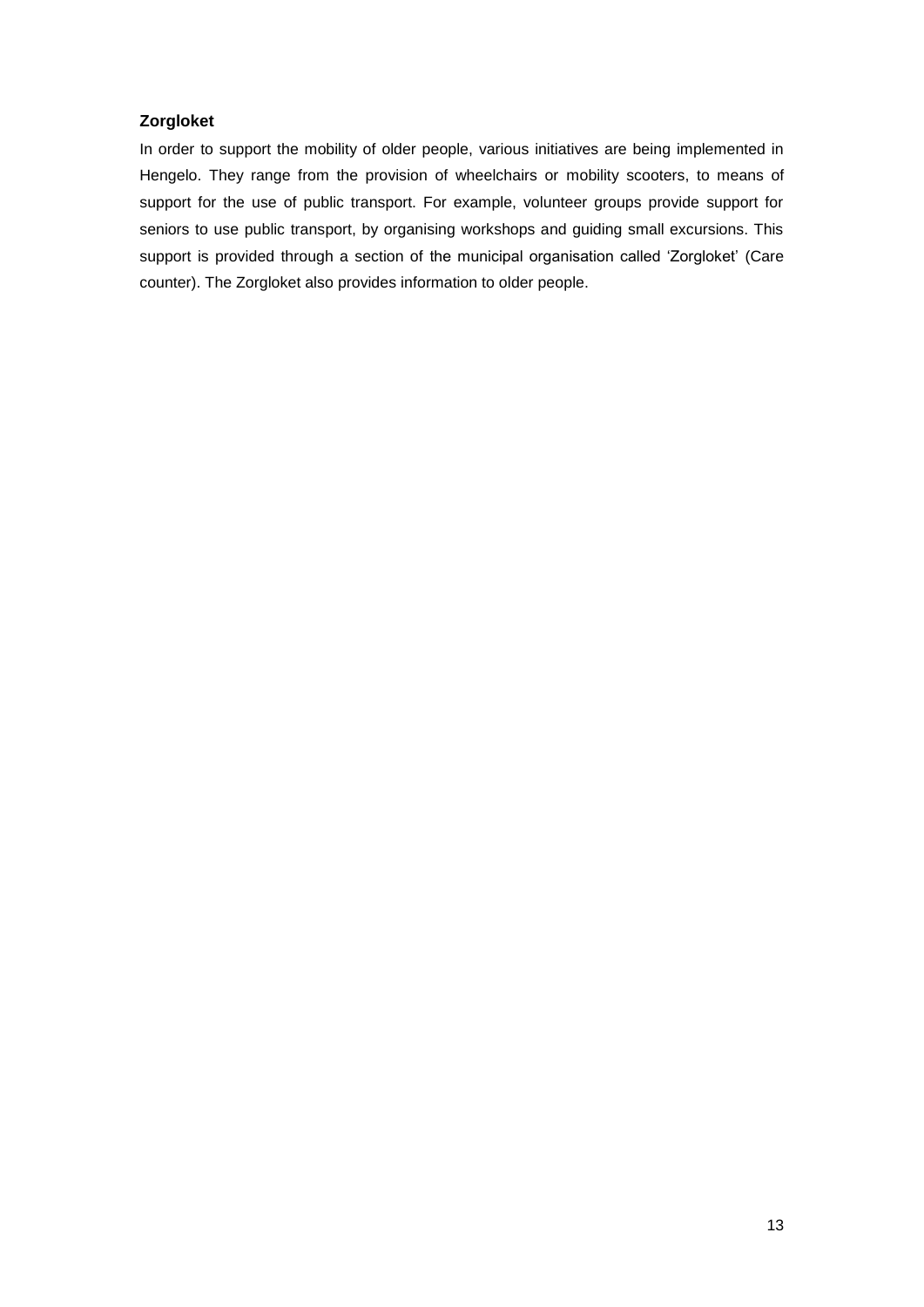#### <span id="page-16-0"></span>*Figure 3.1: Policy Overview Hengelo*

| <b>Policy goals</b>             | Enable older people to live at home for a longer period of time<br>Hengelo should be a pleasant place to live for all of its<br>inhabitants, regardless of age or socio-economic status                                                                                                                                                                                                                                                                                                                                                                                         |
|---------------------------------|---------------------------------------------------------------------------------------------------------------------------------------------------------------------------------------------------------------------------------------------------------------------------------------------------------------------------------------------------------------------------------------------------------------------------------------------------------------------------------------------------------------------------------------------------------------------------------|
| <b>Areas of</b><br>excellence   | Social support through initiatives such as "Thuis in de buurt"<br>(At home in the neighbourhood) and "Maatwerk Zorg"<br>(Custom Care). These initiatives enable older people to live<br>independently for a longer period of time<br>Informal and formal care provision<br>Regional cooperation with other municipalities in Twente region                                                                                                                                                                                                                                      |
| Governance<br>principles        | The implementation of policies is outsourced as much as<br>possible to external organisations. Wijkracht is the leading<br>example in this.<br>Volunteers are broadly involved in the implementation of<br>policies.<br>There is intensive collaboration with neighbouring<br>municipalities to lower costs and improve quality of services<br>Cooperation with stakeholder organisations through<br>partnerships<br>Care at the right place with suitable funding<br>Chain cooperation<br>Positive Health concepts                                                             |
| <b>Policies and</b><br>measures | Hengelo implements a broad range of policies aimed at field<br>$\bullet$<br>such as healthcare, social support, the built environment and<br>mobility. Some of these policies contribute to improving<br>quality of life of the ageing population.<br>Different initiatives have been carried out in Hengelo to<br>$\bullet$<br>support the policies. They include initiatives such as meeting<br>groups for older people, support in home adjustments to<br>ensure comfortable living at an older age, and initiatives for<br>cooperation between neighbouring municipalities. |
| <b>Planned</b><br>outcomes      | Safer and more accesible living environments, both outdoors<br>$\bullet$<br>and indoors<br>Improvement in the quality of formal care provision<br>$\bullet$<br>Decreased loneliness among older inhabitants<br>$\bullet$                                                                                                                                                                                                                                                                                                                                                        |

- More cohesive society with high degree of participation
- Social inclusion of inhabitants with dementia and their partners
- Prevention by early warning of vulnerability
- Chain cooperation. E.g. new, innovative living and care concepts; solutions for labour market problems in care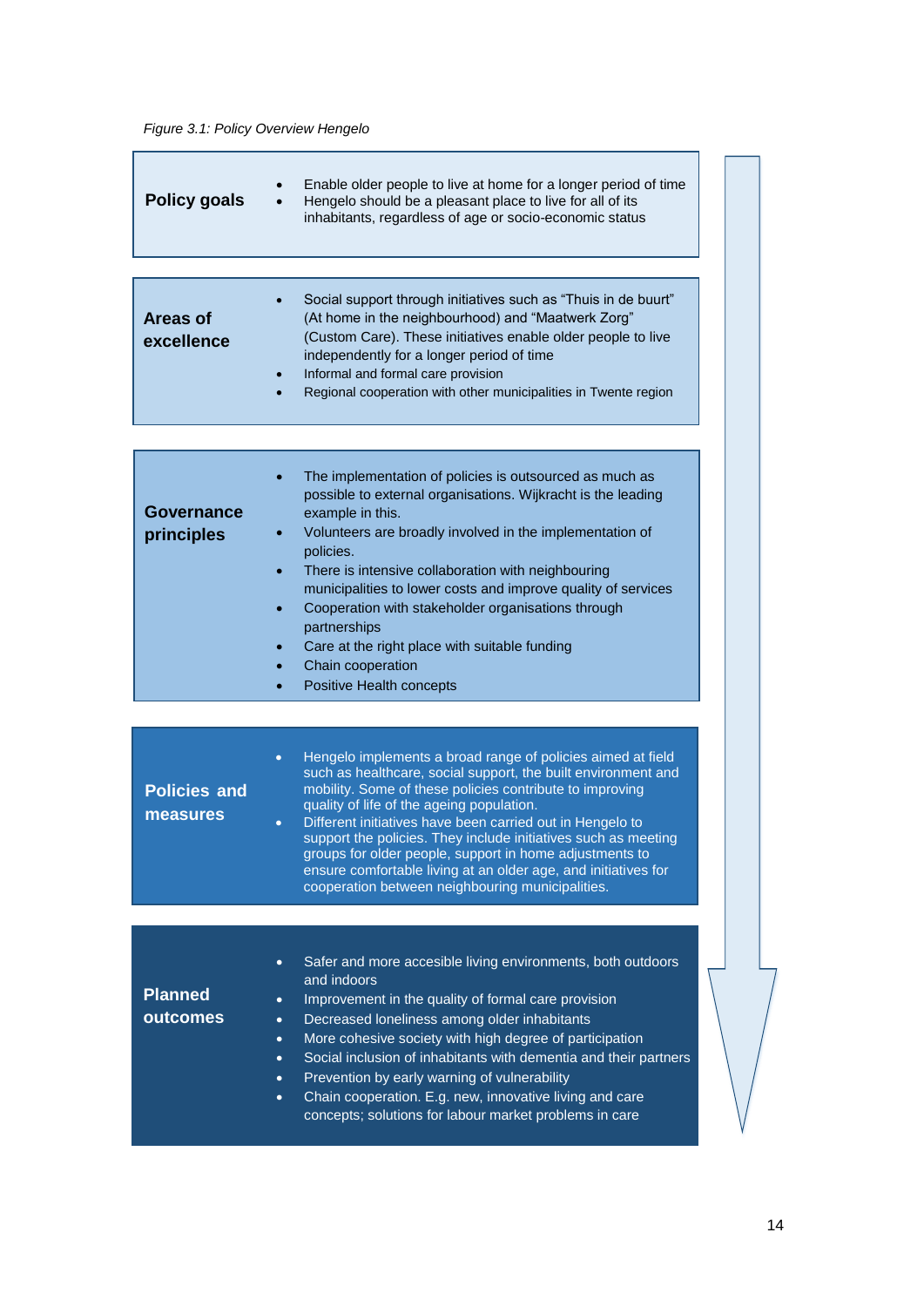# <span id="page-17-0"></span>**4 Perspectives on policy initiatives**

A selection of inspiring policy initiatives and organisational structures in the municipality of Hengelo is presented below. These initiatives were selected based on intensive consultation with policy makers, stakeholders and older people in Hengelo. They outline innovative methods that have produced tangible effects. The promising practices that are mentioned have only started recently and do not show measurable results as of yet but are still considered initiatives with high potential. For the complete methodology, please consult the scientific annex provided in the main report of the ESPON ACPA study.

#### **Promising practice – Cooperation Menzis, GGD Twente and OJZT/Samen14**

Within the Regio Twente partnership, OZJT/Samen 14 and GGD Twente cooperate with insurance company Menzis on the design and provision of long-term care. There is cooperation on a set of different themes, one of which is integrated care for older people.

Within this theme, the organisations work together on client support, and different types of cross-sectoral types of cooperation. The goal is to cooperate when this is beneficial for all parties, and form a coalition of the willing for different objectives.

Additionally, this cooperation ensures consistency in the full care chain and prevents any incoherence or confusion between the different parties. Since the new cooperation agenda started in 2019, there are no results known at this stage. The cooperation is considered a promising practice however.

#### *Content and organisation*

- Joint purchase, contract management and monitoring of childcare and social support for 14 municipalities in the Twente region.
- Responsible for 210 million euro's worth of contracts with care providers.
- Goal is to ensure an affordable and sustainable care system for all the region's inhabitants.
- Implementation of barrier model to prevent fraud and ensure a high quality of care.
- Fourteen municipalities in the region have voluntarily joined forces. There is a small core team, and thematic themes with professionals from the different municipalities.

#### *Effectiveness*

- The barrier model is in place since 2019, so no true impacts have been confirmed at this stage.
- Some potentially fraudulous providers have been identified at this stage and await further examination
- As a result of the initiative, some providers have taken extra measures to improve the quality of services.
- The new way of working has strengthened ties between different parties that are involved.

#### *Innovativeness*

- The manner in which municipal employees are working together in dedicated teams across different municipalities is innovative and strengthens regional bonds.
- The barrier model introduces a novel way of testing and examining the quality and validity of care providers.

#### *Transferability*

- The initiative is very new and has not been replicated in other regions within the country at this stage.
- The approach takes a big investment prior to implementation and returns will only occur after a few years. Continuity of the model and political will are thus essential conditions for the transferability.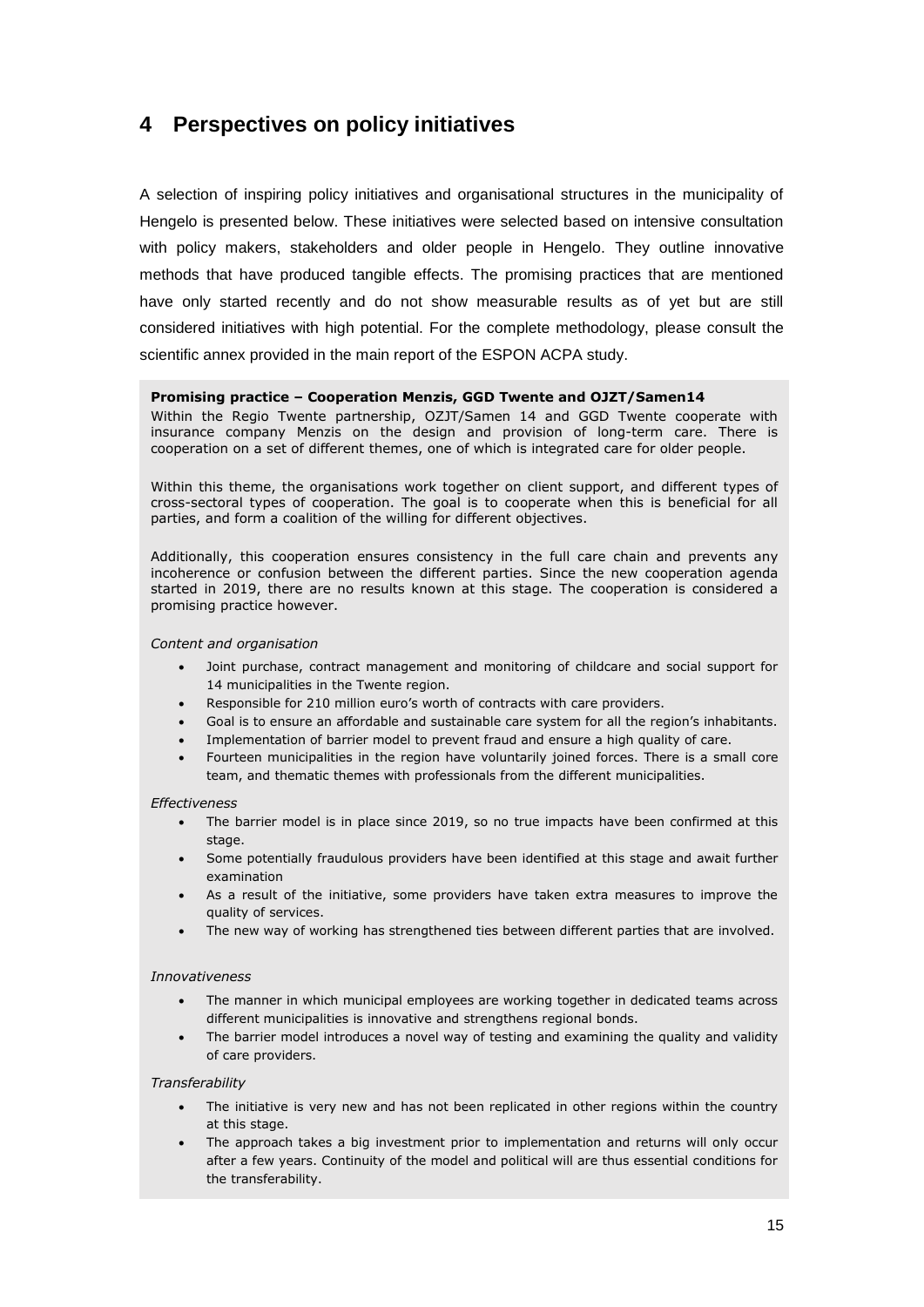#### **AVEM-Groepen**

#### *Content and organisation*

- AVEM is an abbreviation of Arbeidsparticipatie Vrouwen Ethinische Minderheden (Participation Females of Ethnic Minorities).
- Older people that immigrated to Hengelo often face similar challenges: they have a less favourable socio-economic position, suffer health problems at a younger age and are less self-reliable than other older people.
- AVEM-groups function as meeting places for older people that speak Turkish, Suryoyo or Arabic.
- The AVEM-groups have an important underlying objective: prevention of unnecessary use of the formal healthcare system.
- The target group of the initiative is non-western immigrants aged 55 years or older.
- Next to a project leader, there is involvement of two professionals for a total of 28 working hours and there is a group of 22 volunteers. On a weekly basis, 11 AVEMmeetings take place throughout the city.

#### *Effectiveness*

- According to the 2018 evaluation of the AVEM groups, the initiative prevented the use of government help in 164 cases.
- Through this programme, unnecessary care is prevented, which amounts to significant savings as calculated in the AVEM business case (around € 170.000,00 per year).

#### *Innovativeness*

The organisation of the AVEM-groups is key to their success. There is direct contact between the professionals of the municipality, the volunteers and the formal care providers.

#### *Transferability*

- An important factor for the success of the initiative is the availability of volunteers that are able to speak in the native language and understand native culture.
- The groups should be organised on a regular (weekly) basis to ensure consistency and encourage change and learning.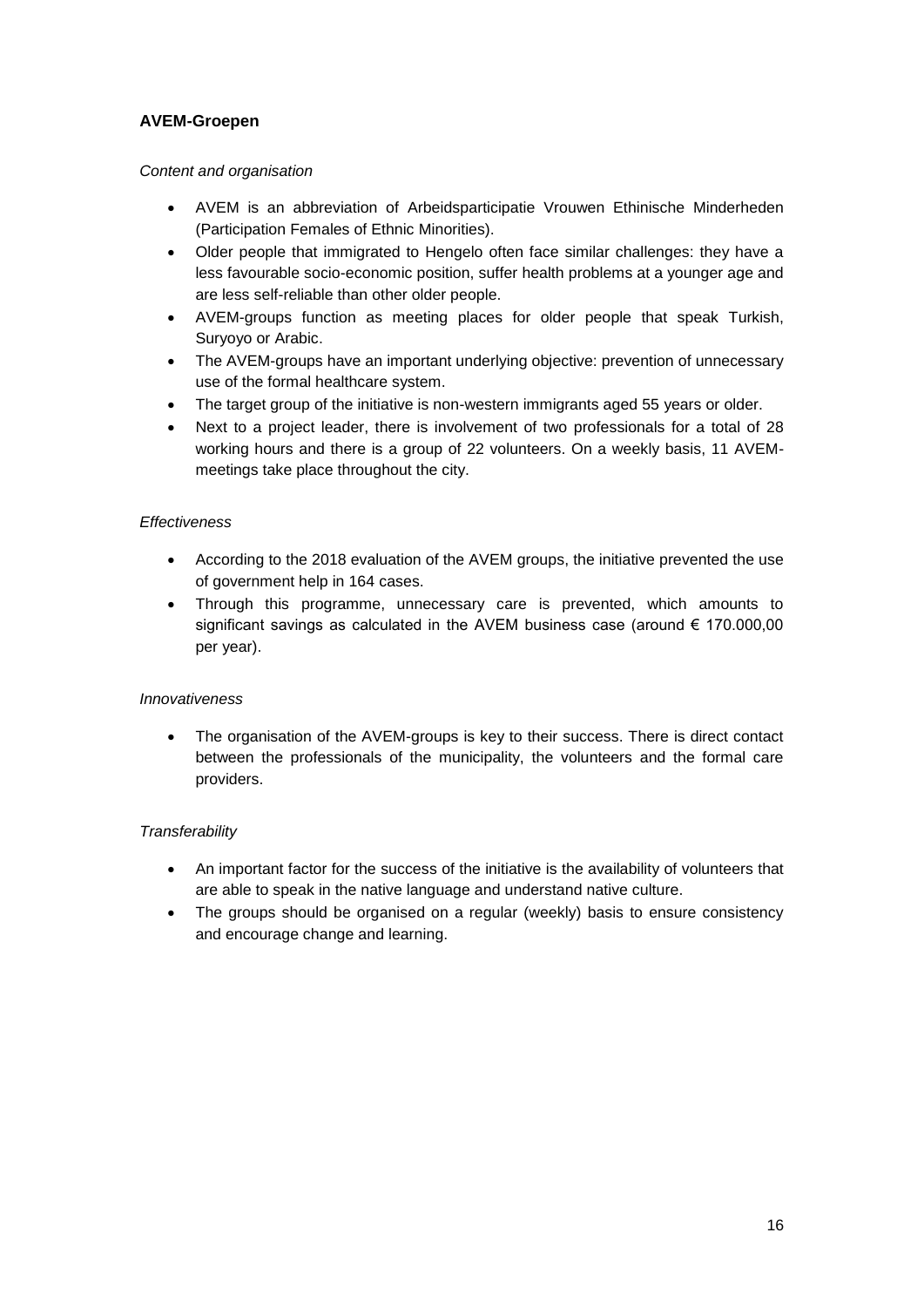#### **Lang zult u wonen**

#### *Content and organisation*

- 'Lang zult u wonen' (You shall live long) is an awareness campaign aimed at improving comfort and safety in peoples' homes.
- The goal of the initiative is to stimulate people to make improvements in their homes **before** these improvements are necessary.
- The initiatives provides tips and a small financial contribution for small adjustments that can be made in the house.
- House scan with volunteers to identify points of improvement within the house.
- Inhabitants of all ages, but subsidy only available for those aged 65 years or older.

#### *Effectiveness*

- Between 2013 and 2018, 626 subsidies were provided to house owners.
- Due to the results of the house scan, around a quarter of the people that apply for the subsidy make more changes in their house than initially intended.
- Investment of around  $\epsilon$  226,000 worth of subsidies, with savings of around  $\epsilon$  500,000 on residential facilities.
- In the longer term, the improved safety of houses can help older people to live at home for a longer period of time and prevent accidents. This leads to savings in health care costs in the long run.

#### *Innovativeness*

- The main innovative factor is the pro-active rather than reactive approach.
- By implementing measures in homes at an early stage, accidents are prevented and costs are kept lower.

#### *Transferability*

- The initiative is replicated in other municipalities in the Netherlands (23 out of 25 municipalities in the Province of Overijssel).
- The basic conditions for the initiative are also easy to replicate and do not depend on local contexts.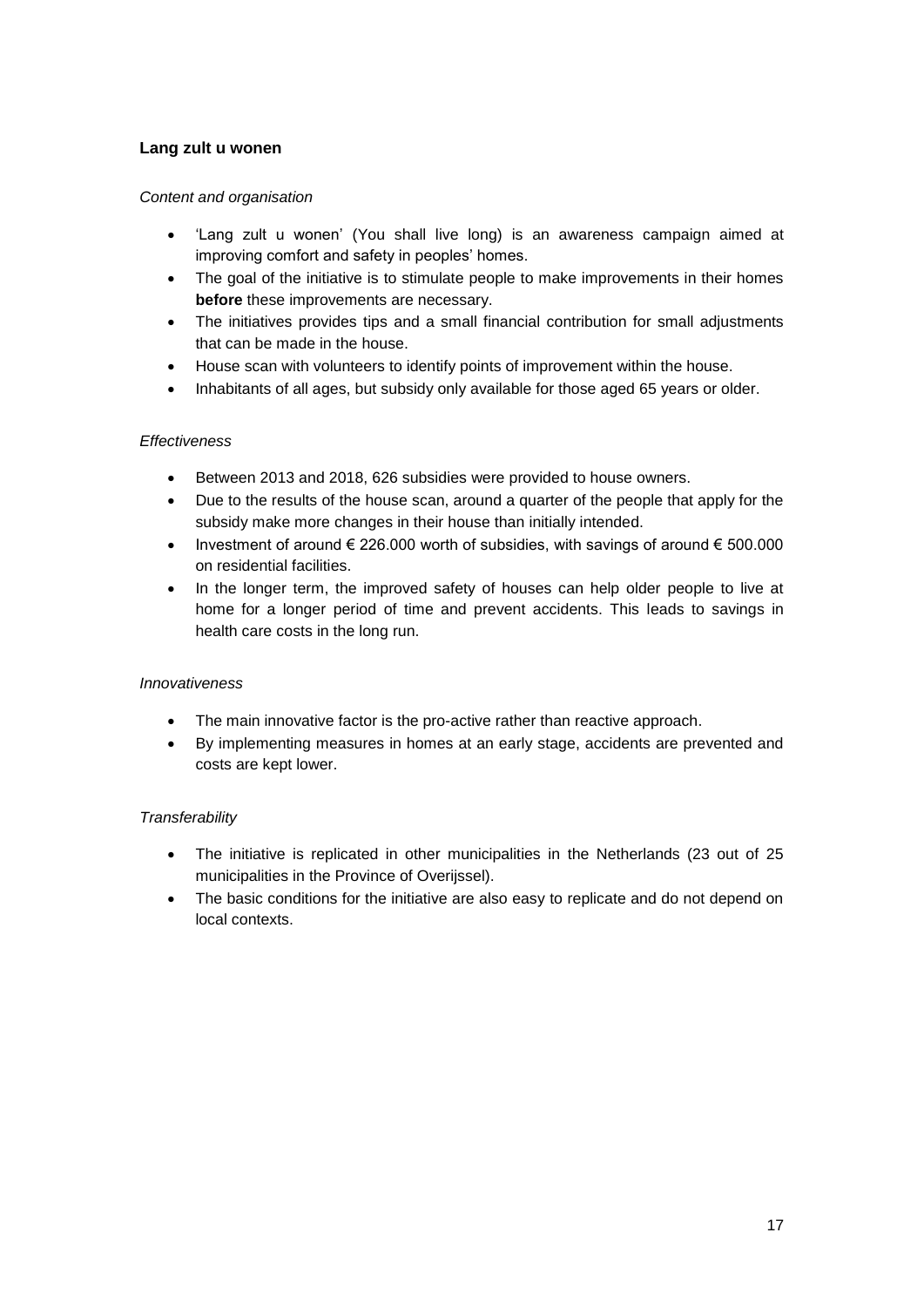## <span id="page-20-0"></span>**5 Challenges and opportunities**

Although the previous section has shown successful examples of initiatives for older people, interviews with various groups of stakeholders in Hengelo have resulted in the insight that in certain policy domains, there are still improvements possible. The following overview indicates this from the viewpoint of older people in Hengelo, the interest groups representing them and policymakers in the city. The challenges and opportunities have been organised according to themes that are deemed important according to the different stakeholder groups.

<span id="page-20-1"></span>

| Table 5.1: Challenges and Opportunities   Older people |  |
|--------------------------------------------------------|--|
|--------------------------------------------------------|--|

|              | <b>Challenges</b>                                                                                                                                                                                                                                                                                                                                                                                                                                                                                                                                                                                                                   | <b>Opportunities</b>                                                                                                                                                                                                                                                                                                                                                                                                                                                                                                                                                                                                                                                       |
|--------------|-------------------------------------------------------------------------------------------------------------------------------------------------------------------------------------------------------------------------------------------------------------------------------------------------------------------------------------------------------------------------------------------------------------------------------------------------------------------------------------------------------------------------------------------------------------------------------------------------------------------------------------|----------------------------------------------------------------------------------------------------------------------------------------------------------------------------------------------------------------------------------------------------------------------------------------------------------------------------------------------------------------------------------------------------------------------------------------------------------------------------------------------------------------------------------------------------------------------------------------------------------------------------------------------------------------------------|
|              | <b>Transport and mobility</b>                                                                                                                                                                                                                                                                                                                                                                                                                                                                                                                                                                                                       | <b>Transport and mobility</b>                                                                                                                                                                                                                                                                                                                                                                                                                                                                                                                                                                                                                                              |
| Older people | Mobility is essential for a good quality of life and<br>to prevent issues such as loneliness at an older<br>age. Within the city, older people feel that<br>sometimes it is hard to reach public places.<br>Especially when people are not able to drive, ride<br>a bike, or walk for a distance of more than 100<br>metres. There are public transport facilities, but<br>the bus stops are often too far away for people to<br>be able to reach them in a comfortable manner.<br><b>Social integration</b><br>Older people indicate that many of their peers are<br>unaware of the activities and services that are<br>organised. | It is fairly expensive to have full coverage of<br>public transport for older people. There are<br>cheaper ways to help older people stay mobile.<br>For example, with the extension of the 'buddy'<br>system, volunteers could be mobilised to help<br>older people get to the places they want to go. It<br>could also be helpful to look at the transport<br>related good practices in the other stakeholder<br>cities.<br><b>Social integration</b><br>With a large group of older people being unaware<br>of the activities that have been organised, there<br>seems to be room for awareness raising. Hengelo<br>organises a lot of social activities. It would make |
|              | Loneliness is spread broadly among older people<br>in Hengelo. The participants in the focus group<br>expect the municipality to do more to help<br>prevent loneliness.                                                                                                                                                                                                                                                                                                                                                                                                                                                             | sense to further research why older people are<br>not reached with the current information channels<br>and how they can be better reached in the future.<br>The issue of loneliness is challenging to tackle,<br>but mobility, an intergenerational approach and                                                                                                                                                                                                                                                                                                                                                                                                           |
|              | <b>Information and communication</b><br>Lastly, the consulted older people are worried<br>about the increasing digitalisation of society. They<br>have limited computer skills and express no wish<br>to learn how to use computers.                                                                                                                                                                                                                                                                                                                                                                                                | awareness of events are a significant part of the<br>solution.                                                                                                                                                                                                                                                                                                                                                                                                                                                                                                                                                                                                             |
|              |                                                                                                                                                                                                                                                                                                                                                                                                                                                                                                                                                                                                                                     | <b>Information and communication</b><br>Developing new methods to prevent digital<br>exclusion among older people.                                                                                                                                                                                                                                                                                                                                                                                                                                                                                                                                                         |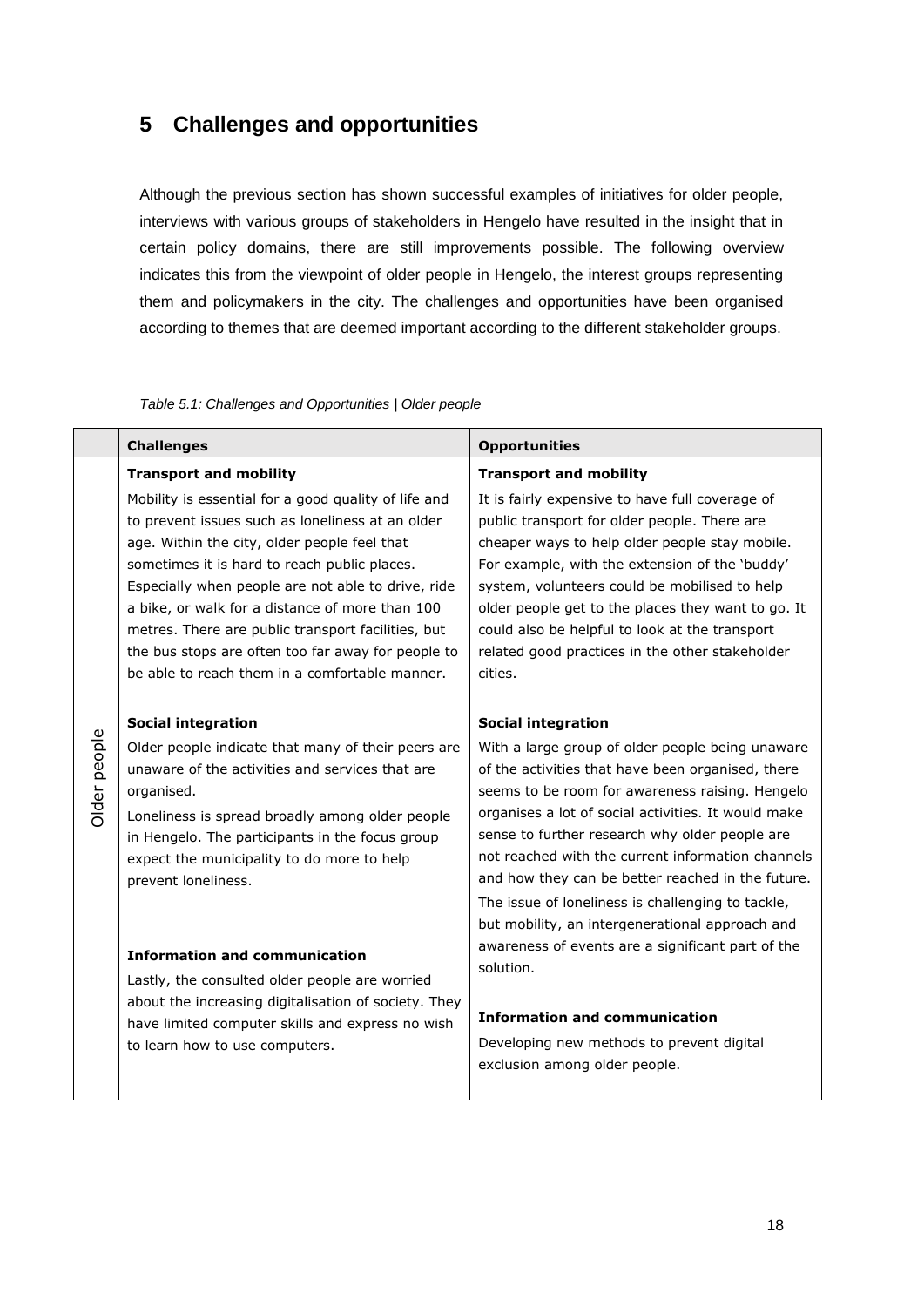|                 | <b>Opportunities</b>                                                                                                                                                                                                                                                            | <b>Challenges</b>                                                                                                                                                                                                                                                                                                                                                                                                                                                                                                                                                                                            |
|-----------------|---------------------------------------------------------------------------------------------------------------------------------------------------------------------------------------------------------------------------------------------------------------------------------|--------------------------------------------------------------------------------------------------------------------------------------------------------------------------------------------------------------------------------------------------------------------------------------------------------------------------------------------------------------------------------------------------------------------------------------------------------------------------------------------------------------------------------------------------------------------------------------------------------------|
|                 | <b>Built environment</b>                                                                                                                                                                                                                                                        | <b>Built environment</b>                                                                                                                                                                                                                                                                                                                                                                                                                                                                                                                                                                                     |
| Interest groups | Accessibility of public spaces has been a hot topic<br>for years. Over the last years however, political<br>interest for this topic has decreased. It is very<br>much dependent on the individuals working at the<br>municipality whether items like this remain a<br>priority. | Reprioritise the efforts of the municipality with<br>regards to the needs of seniors and people that<br>are less mobile. There are solid policy documents<br>in place but there is room for improvement in the<br>implementation of these policies.<br>Find a way to involve older people in a more<br>adequate manner. This can be done, for example,<br>through the involvement of older people in<br>participatory practices such as those organised in<br>Oslo.<br>Make room within the municipal organisation for a<br>professional that is responsible for ensuring<br>accessibility of public spaces. |

<span id="page-21-0"></span>*Table 5.2: Challenges and Opportunities | Interest group*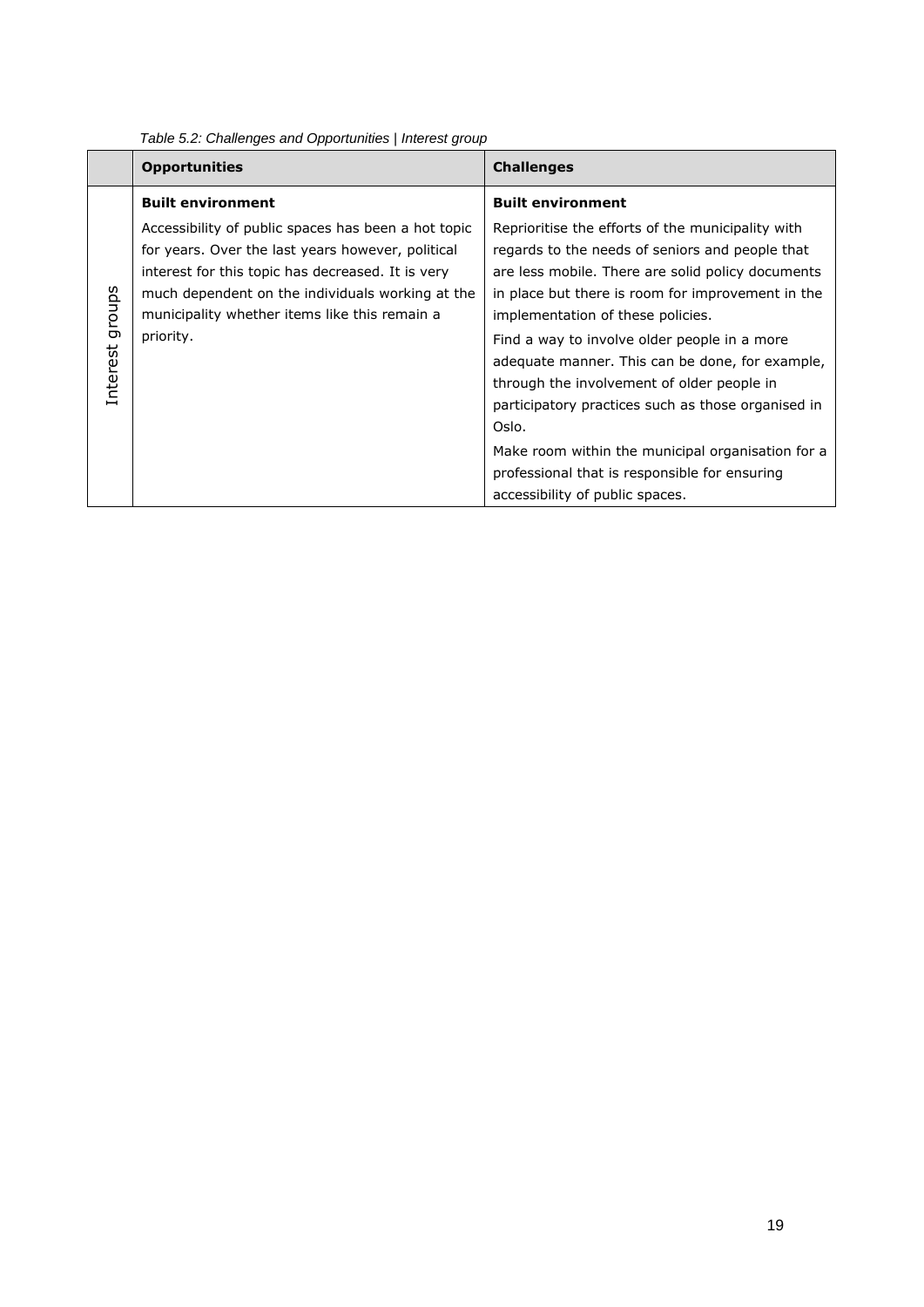|              | rable 5.5. Cridileriges and Opportunities   Folicymaners                                                                                                                                                                                                                     |                                                                                                                                                 |  |  |
|--------------|------------------------------------------------------------------------------------------------------------------------------------------------------------------------------------------------------------------------------------------------------------------------------|-------------------------------------------------------------------------------------------------------------------------------------------------|--|--|
|              | <b>Opportunities</b>                                                                                                                                                                                                                                                         | <b>Challenges</b>                                                                                                                               |  |  |
|              | <b>Transport</b>                                                                                                                                                                                                                                                             | <b>Transport</b>                                                                                                                                |  |  |
|              | The organisation of public transport for older<br>people is very costly.                                                                                                                                                                                                     | Stimulate private use of transport solutions, such<br>as E-bikes and scoot mobiles.                                                             |  |  |
|              | For many older people, it is challenging to make<br>use of public transport not just because they<br>cannot reach public transport, but also because it<br>is complicated.<br>It is more and more important to feel safe in<br>traffic, but this perceived safety is hard to | Increase the number of courses for the use of<br>public transport                                                                               |  |  |
|              |                                                                                                                                                                                                                                                                              | Make use of different qualitative data gathering<br>methods, such as asking older people to identify                                            |  |  |
|              |                                                                                                                                                                                                                                                                              | specific places where they feel traffic is unsafe.                                                                                              |  |  |
|              | measure and quantify, so it is hard for the<br>municipality to learn where traffic situations feel                                                                                                                                                                           | Accessibility in the built environment                                                                                                          |  |  |
|              | unsafe.                                                                                                                                                                                                                                                                      | The reprioritisation of accessibility for people that<br>are less mobile can be done either through                                             |  |  |
|              |                                                                                                                                                                                                                                                                              | awareness raising, or enforcement.                                                                                                              |  |  |
| Policymakers | Accessibility in the built environment<br>Accessibility measures are anchored in many<br>policy documents but there is no formal legal                                                                                                                                       | Inclusion of a commission on accessibility in all<br>new developments can prevent mistakes in the<br>building process.                          |  |  |
|              | requirement to enforce these measures.<br>Enforcement does not take place.                                                                                                                                                                                                   | Training for policymakers regarding accessibility,<br>with the involvement of volunteers or people with                                         |  |  |
|              | There is a formal commission that tests                                                                                                                                                                                                                                      | mobility issues.                                                                                                                                |  |  |
|              | accessibility for new initiatives in public spaces,<br>but this is not included in the development cycle<br>all the time.                                                                                                                                                    | Ensure integrated approaches towards ageing are<br>included in the newly developed Omgevingswet                                                 |  |  |
|              | Policymakers in the field of the built environment                                                                                                                                                                                                                           | (National Environment and Planning Act).                                                                                                        |  |  |
|              | are not trained to deal with these accessibility<br>issues for older people.<br><b>Social integration</b><br>It is challenging to find proper financing for the<br>initiatives that are developed. As a result,                                                              | <b>Social integration</b>                                                                                                                       |  |  |
|              |                                                                                                                                                                                                                                                                              | With stronger support for initiatives from the                                                                                                  |  |  |
|              |                                                                                                                                                                                                                                                                              | target group, a stronger case for financing can be                                                                                              |  |  |
|              |                                                                                                                                                                                                                                                                              | made. This could be reached by dialogues with                                                                                                   |  |  |
|              |                                                                                                                                                                                                                                                                              | the target group to gather insights on<br>experiences.                                                                                          |  |  |
|              | initiatives do not last and motivation for the<br>organisation of these initiatives decreases.                                                                                                                                                                               | Such as with the AVEM-groups, the development<br>of a business case for social initiatives can help to<br>justify the costs for the initiative. |  |  |

<span id="page-22-0"></span>*Table 5.3: Challenges and Opportunities | Policymakers*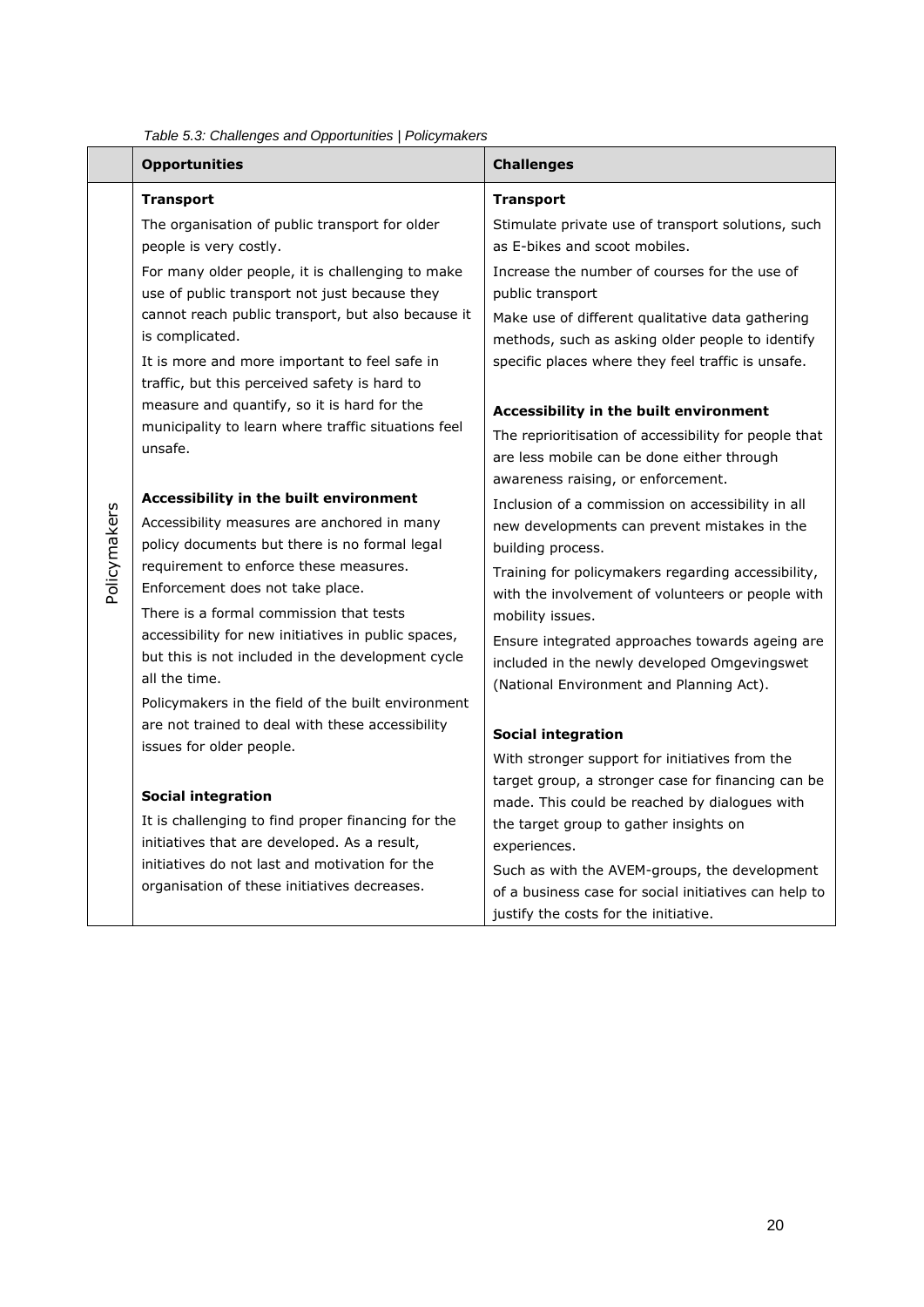### <span id="page-23-0"></span>**6 Policy recommendations**

The city of Hengelo is actively working towards becoming a more age friendly city. Ageing is recognised by the municipality as an upcoming challenge, and while there is a policy in place where no priority is given to specific target groups, there are ample policy initiatives that support older people. Hengelo focuses in particular on the social and health care related aspects of ageing. Emphasis is also placed on housing situations and living comfortably at home at an older age. Hengelo excels in these fields, however it struggles with some other domains such as accessibility of public spaces and transport. The outcomes of this case study lead to a set of recommendations. Strategic recommendations that reflect overall needs for the city and thematic recommendations that emphasise needs for particular domains.

#### <span id="page-23-1"></span>**6.1 Strategic recommendations**

#### **Join the WHO Global Network for Age-friendly Cities and Communities**

Hengelo is the only stakeholder city in this study which is not a member of the WHO network for Age-friendly Cities and Communities. All other cities are very enthusiastic about their participation in this network. Participation in this network can help to develop a more structured approach towards becoming more age-friendly. Moreover, the network provides support and shares knowledge from other cities. In this way, Hengelo does not have to reinvent the wheel, and can profit from the experience that is already existing in other cities across the world.

#### **Place more emphasis on the needs of older people in policy documents**

With an expected 25% of the population being aged 65 years or older in Hengelo in 2030, care should be taken to include the needs of older people in the implementation of policy. Not mentioning specific groups (like older people) results in a lack of awareness of specific issues among practitioners. By clearly delineating the needs of older people in policies, awareness can be raised among practitioners.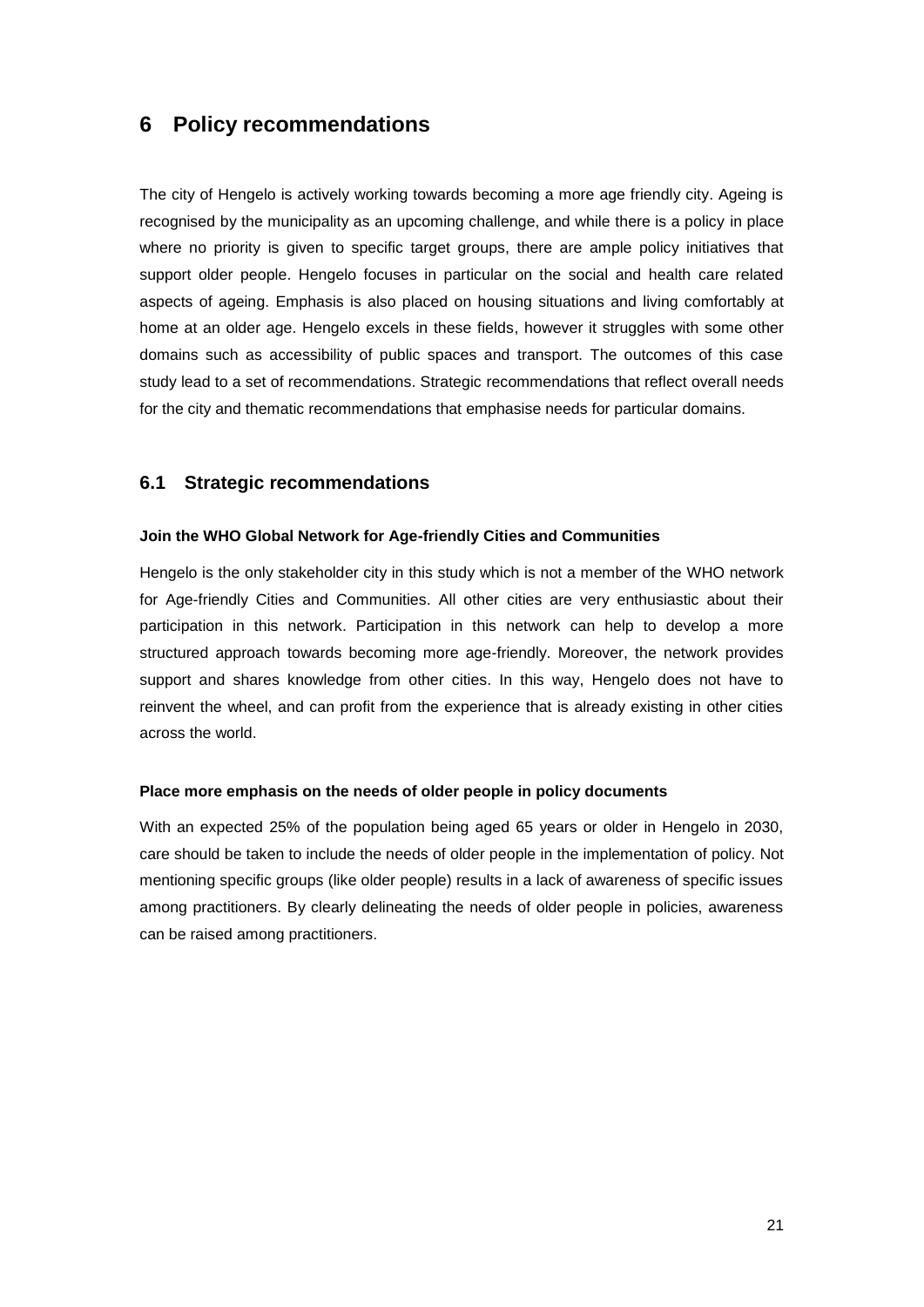#### **Incorporate age-friendly practices in the Omgevingsvisie<sup>1</sup>**

The effects of population ageing are evident in all policy domains. An integrated approach towards becoming an age-friendly city is therefore the most effective way of achieving results. With the implementation of the Environment and Planning Act and the development of an Omgevingsvisie, the municipality can take steps towards an integrated approach that includes age-friendly practices.

#### **Extend and intensify cooperation within Regio Twente**

Cooperation with neighbouring municipalities in the field of healthcare and transportation through Regio Twente is extensive, and could be capitalised on more. Cooperation can lead to economies of scale, where the total costs for the municipalities will be lower. Now that the proper organisational structures are in place, it is possible to broaden cooperation from care related topics to other topics such as accessibility. One can imagine a central 'accessibility board' in the region, that is consulted for the development of different plans. This can lead to professionalisation of the accessibility board and a stronger prioritisation of accessibility in both Hengelo and the other participating municipalities.

#### <span id="page-24-0"></span>**6.2 Thematic recommendations**

#### **Reprioritise accessibility in the built environment**

Solid policy documents are in place that outline the need for accessibility of public space for all people. These policy documents need to be followed up with proper implementation. In order to do this, additional involvement of older people through participatory practices could help in raising awareness. Other ideas to raise awareness are the provision of training for practitioners and the appointment of a specific practitioner with regards to accessibility.

#### **Explore cost-effective transport solutions**

1

It is unlikely that sufficient financing is available for full public transport coverage for older people. With the use of cheaper initiatives, such as a buddy system where older people are supported by volunteers, mobility can still be supported. In this respect, cooperation under Regio Twente could assist with finding solutions.

<sup>1</sup> Through the Environment and Planning Act (Omgevingswet) the Dutch government wants to combine and simplify the regulations for spatial projects. The aim is to make it easier to start up projects. In the Omgevingsvisie, municipalities have to outline their strategy to merge the different domains.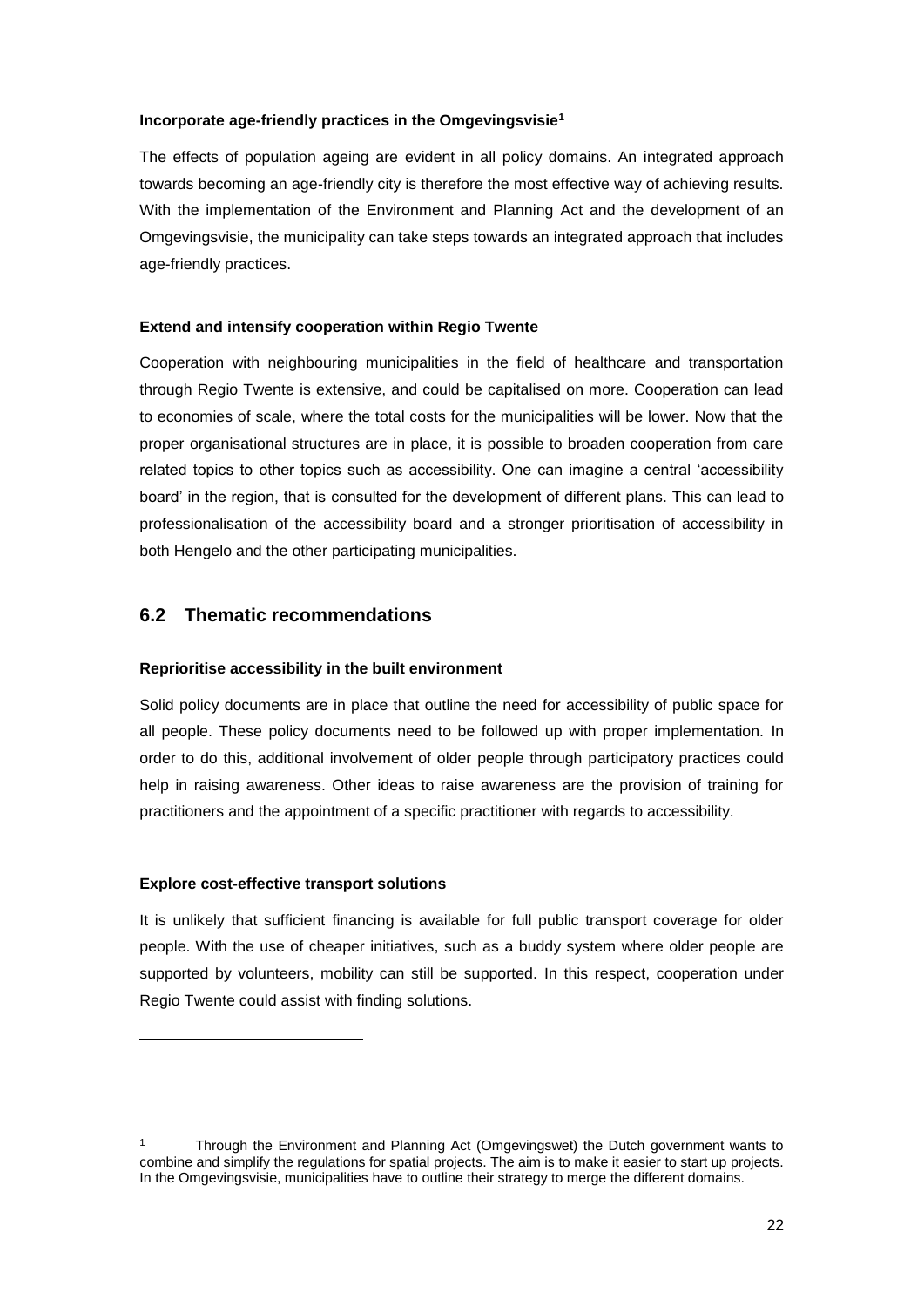#### **Raise awareness and secure financing for social activities**

In order to increase the effectiveness of all the social initiatives that are organised, it is essential to raise awareness of the existence of these initiatives among older people. This helps to combat loneliness and has benefits in terms of prevention of costly social care at a later stage. With positive business cases, the need for financing can be supported with evidence of financial returns for the municipality.